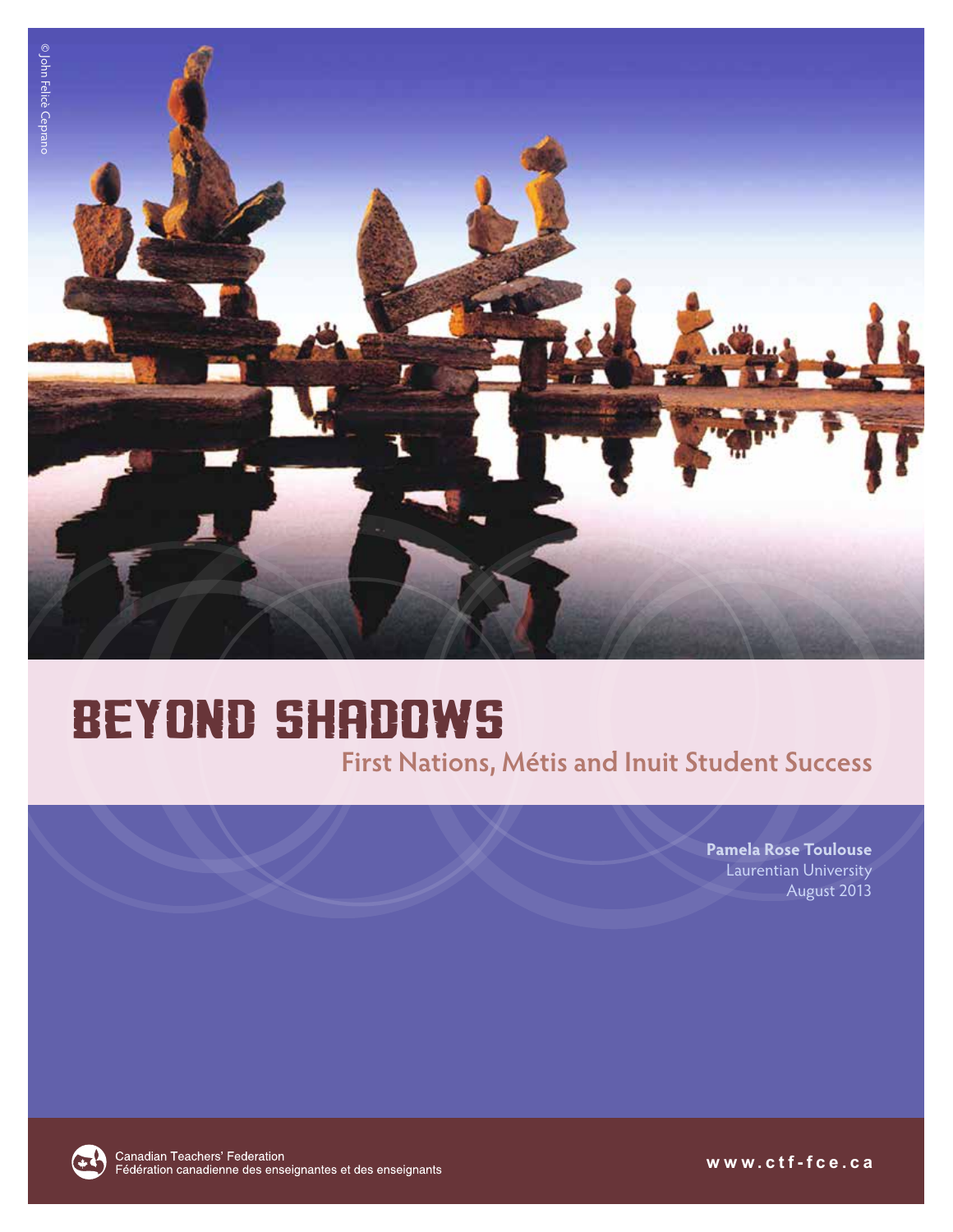#### **AUTHOR**

#### **Pamela Rose Toulouse, School of Education, Laurentian University**

Dr. Toulouse teaches methods, instructional strategies, assessment/evaluation, classroom management, technology, literacy and First Nations/Métis/Inuit education. She is a proud Ojibwe woman from Sagamok First Nation, Ontario, Canada.

#### **Photography**

**© John Felicè Ceprano**

www.jfceprano.com

#### **Cover**

#### **The Art of Balance: Finding Harmony with Nature**

Rock balancing is an art in which rocks are placed in various arrangements using the earth's gravitational threads to create balance. No tricks or aids are involved; the rocks stand precariously sturdy and fragile in the midst of equilibrium. This testament to the art of balance can be found on the rocky shores of Remic Rapids in Ottawa, Ontario, where the river swirls among the rock sculptures and the conjoining of differences establish a harmonious whole. Created with nature's elements, only the force of nature may dismantle the sculpted landscape, which provides new endeavors every year for the artist. International balanced rock sculptor, painter and photographer, John Felicè Ceprano established the Ottawa Rock Art Inc. (ORA), a non-profit corporation which provides on-site workshops, performance artists, as well as hosts the Balanced Art World International (BAWI) festivals in Ottawa.

Correspondence concerning this paper should be addressed to:

Canadian Teachers' Federation 2490 Don Reid Drive, Ottawa, Ontario K1H 1E1 Tel: 613-232-1505 or 1-866-283-1505 (toll free) Fax: 613-232-1886 www.ctf-fce.ca

© Canadian Teachers' Federation, 2013 All rights reserved. Any reproduction in whole or in part without the prior written consent of the Canadian Teachers' Federation is prohibited.

ISBN 978-0-88989-405-1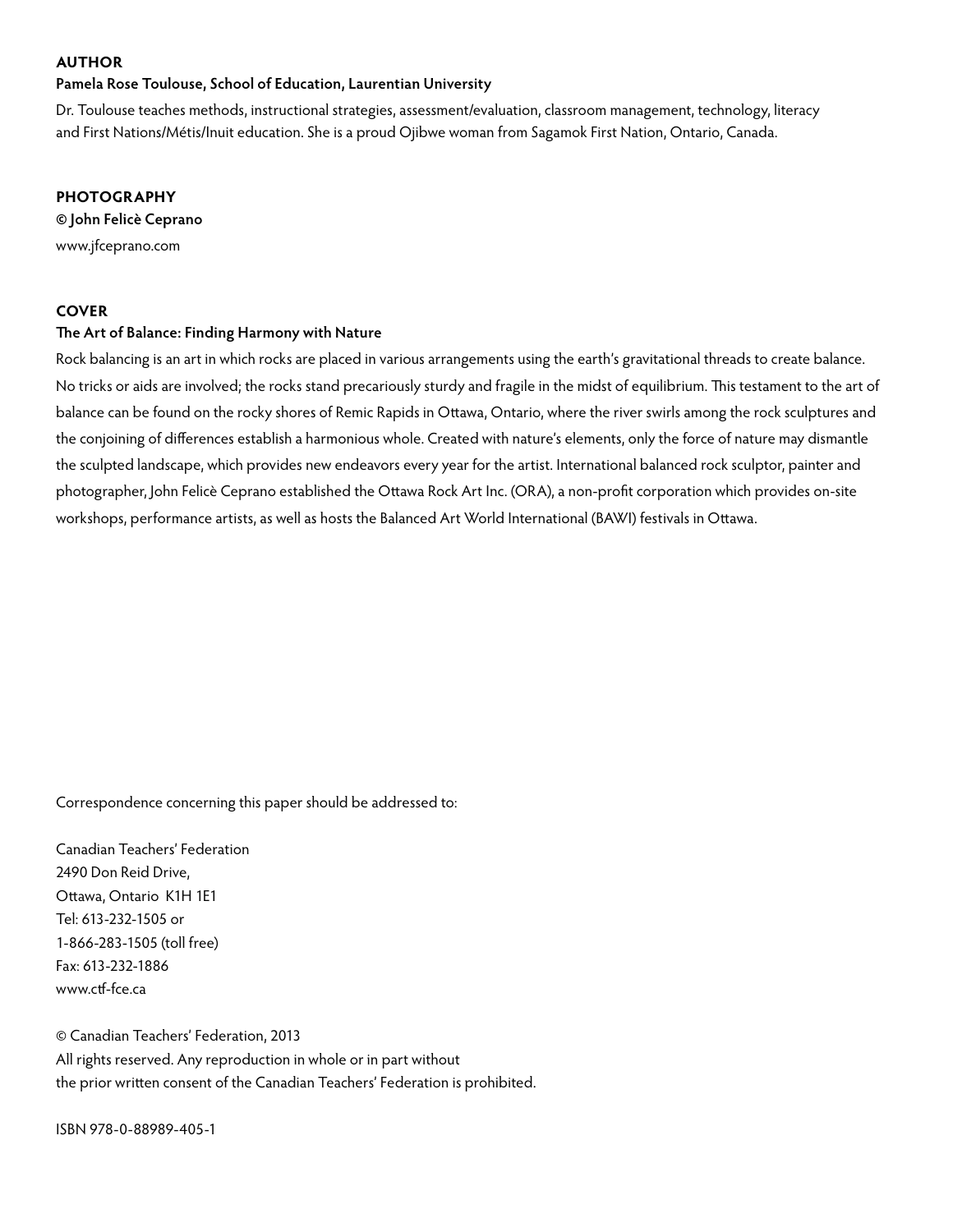## **Table of Contents**

| Excerpt from LNU AND INDIANS WE'RE CALLED by Rita Joe (1932-2007) 21 |
|----------------------------------------------------------------------|
|                                                                      |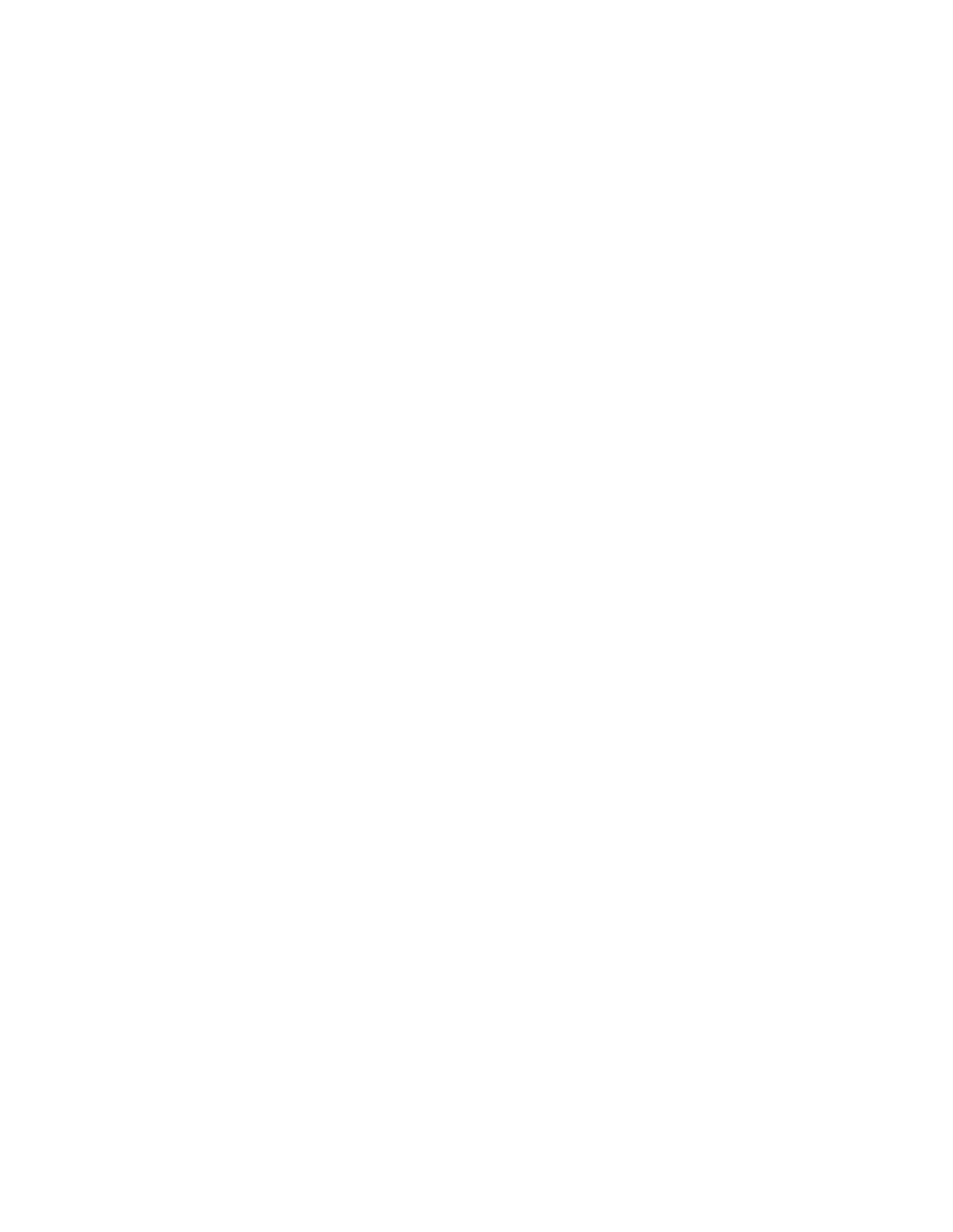This paper addresses themes that emerged from the Canadian Teachers' Federation (CTF) July 2013 President's Forum on First Nations, Métis and Inuit (FNMI) education. Strategies, programs and wise practices for wholistic Indigenous student success in Canada are highlighted and discussed. Current research focusing on equitable education environments based in social justice philosophies, inter-agency approaches, culturally relevant pedagogy, system wide change and inclusion are presented. A highly visual journey navigates the complexity and necessity for immediate action aimed at fostering understanding between Indigenous and non-Indigenous peoples as key. Advice, teachings, models and principles from students, educators, researchers, leaders, Elders and other stakeholders on Indigenous student success are infused throughout.

*Keywords: First Nations, Métis, Inuit, student success, education, social justice, inclusive pedagogy, equitable schools, inter-agency, engagement, colonialism, Aboriginal, Indigenous*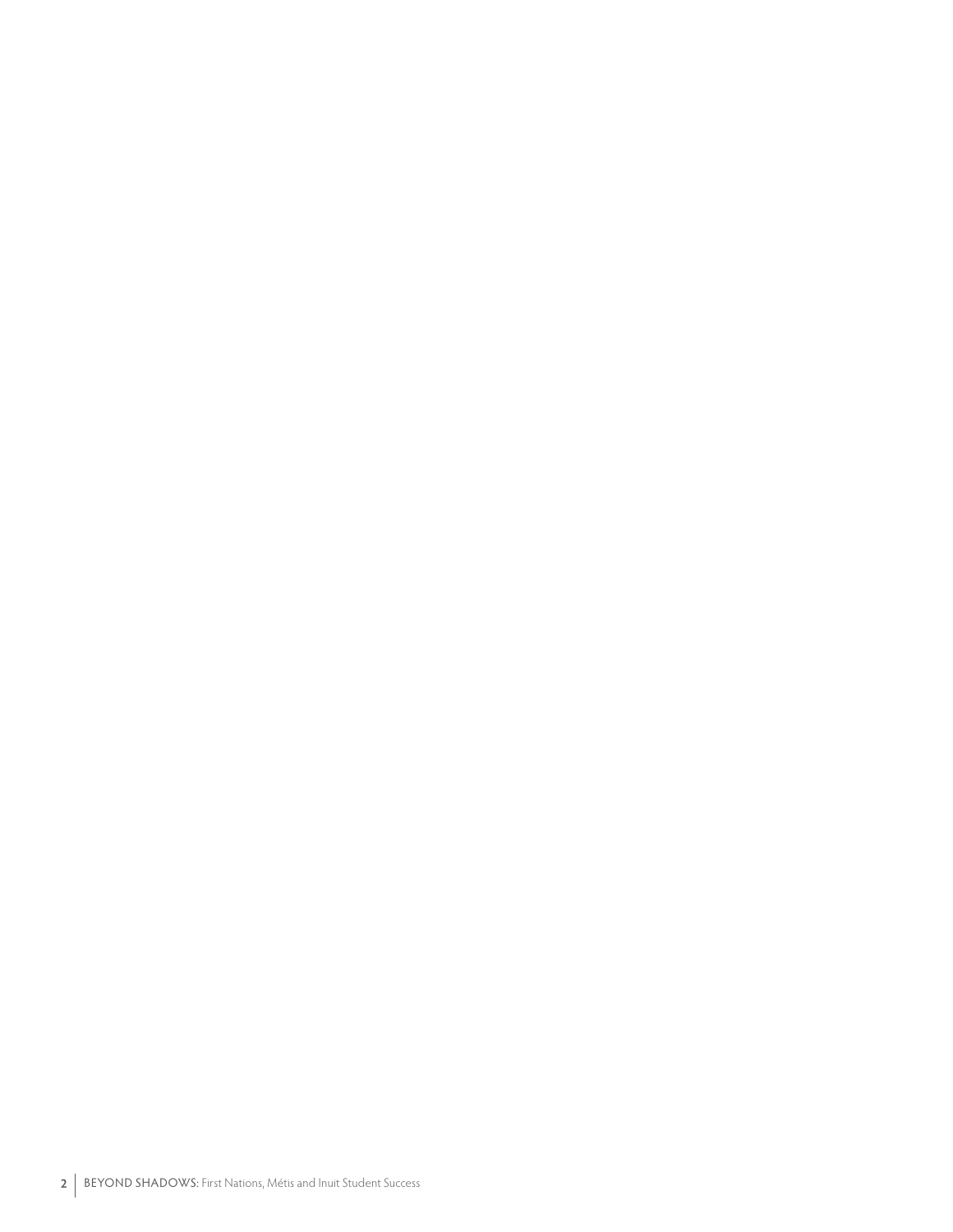## **I LOST MY TALK**

### by Rita Joe (1932-2007)

I lost my talk The talk you took away. When I was a little girl At Schubenacadie school. You snatched it away:

I speak like you I think like you I create like you the scrambled ballad, about my word.

Two ways I talk Both ways I say, Your way is more powerful.

So gently I offer my hand and ask, Let me find my talk So I can teach you about me.

#### (English Fruit, 2013.)

Elder Gordon Williams at the July 2013 Canadian Teachers' Federation President's Forum reminded our diverse group of teachers, administrators, students, policy makers and leaders that we are at the heart of change. He was speaking about the need for all of us to be creative in our approaches to building, healing and restoring First Nation, Métis and Inuit (FNMI) communities. This journey, our Elder emphasized, will be a long one that will force us to confront the shadows<sup>1</sup> cast by colonialism and its legacy on FNMI peoples<sup>2</sup>. This was a respectful call to our collective group to rethink how we honour Indigenous students in our classrooms. It was a clear message, embodied in Elder Gordon Williams' stories and experiences, that action and change was required of us. The first critical challenge is to shift the colonial gaze onto ourselves and examine our own locations. The second critical challenge was to work together in more effective ways to make a difference in the lives of FNMI students.

<sup>1</sup> Shadows refers to long-term effects such as poverty, mortality, limited access to education, abuse, lack of self-worth, loss of language, loss of culture and neo-colonialism.

<sup>2</sup> FNMI is the abbreviation for First Nation, Métis and Inuit (FNMI) Peoples. However, in this paper the term Indigenous will respectfully be used throughout this article in its place.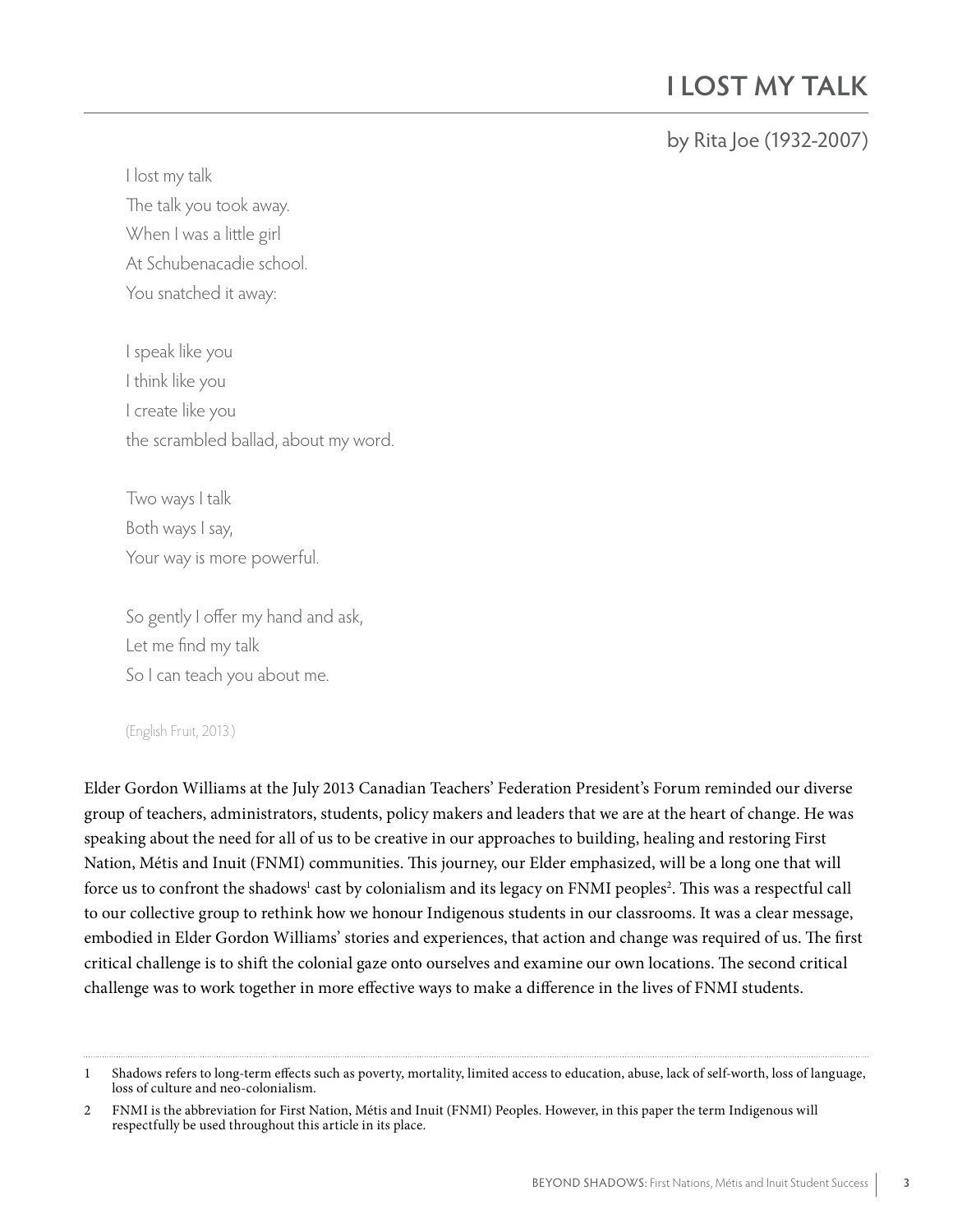This paper will explore the preceding challenges through an examination of the issues, literature, research and wise practices in Indigenous education. The framework for discussion will be the themes as identified in *Figure 1 – Themes in* Beyond Shadows.

**Figure 1 – Themes in** *Beyond Shadows* This figure identifies the topics that will be pursued in this paper.

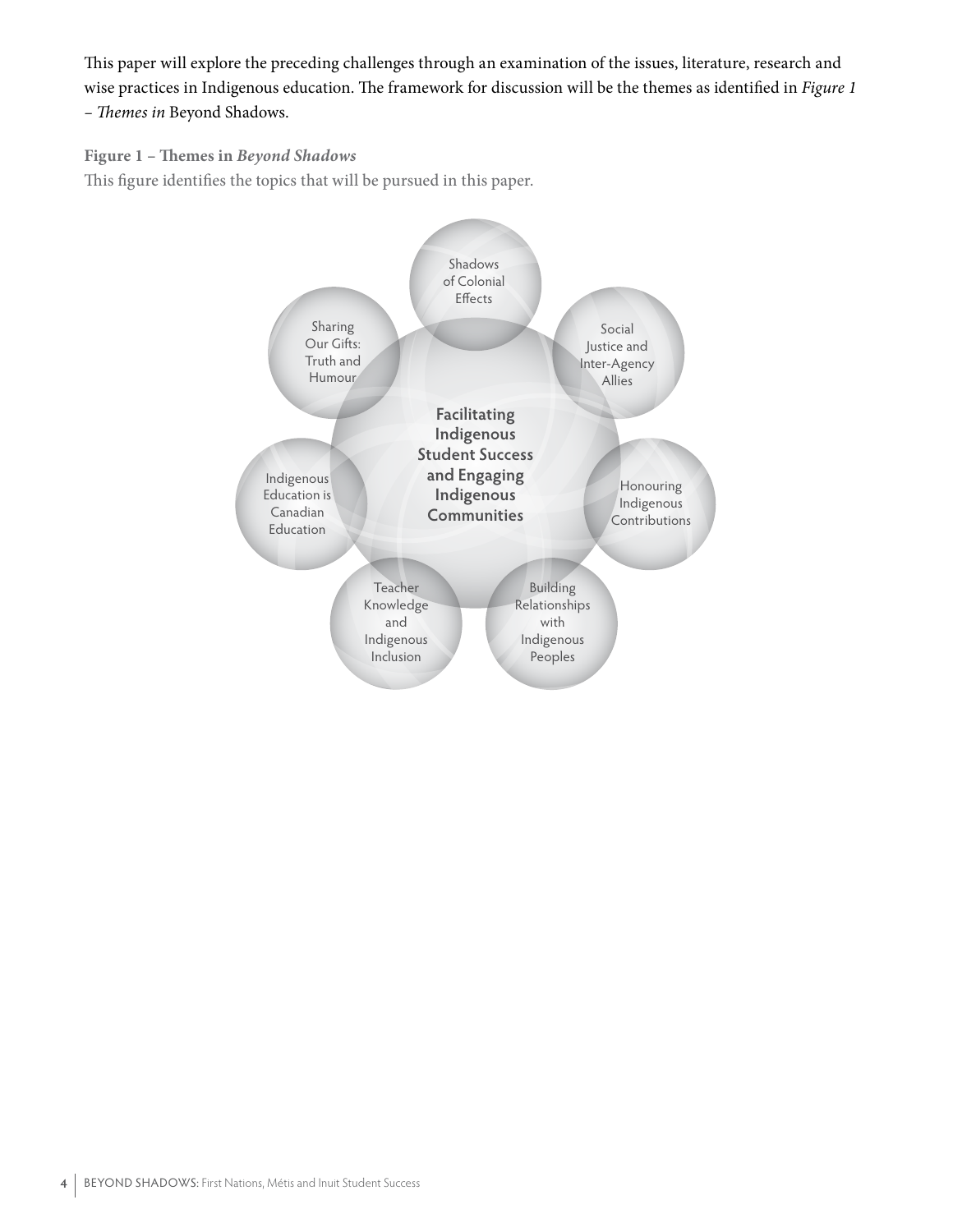Systemic racism is foundational to colonialism. It is so embedded in societal institutions that it is often referred to as the hidden barrier (de Plevitz, 2007). Those with power cannot see it and those without power experience it. It is so prevailing that it often limits equitable access to education, health, economics, wellness, political representation and other factors that are essential to leading a good life<sup>3</sup>. Systemic racism is a living entity and one of its main allies can often be mainstream media. All we need to do is think about how Indigenous people are portrayed in the news, on the web, in movies, in pop culture, or, how they are omitted entirely (Burleton & Gulati, 2012; Reporting In Indigenous Communities, n.d.).

The effects of systemic racism are far reaching and often adversely impact the relations between Indigenous Nations and non-Indigenous Nations. Allies of these colonizing forces (whether consciously or not) continue to perpetuate distorted images of Indigenous peoples. In Reporting in Indigenous Communities (n.d.) an Elder is quoted as saying "the only way an Indian would make it on the news is if he or she was one of the 4 Ds: drumming, dancing, drunk or dead" (p.1). This observation of the media (which is transformed into the mindset of popular consciousness) is often also combined with the image of the warrior. The resulting impacts do not permit a positive or accurate representation of Indigenous peoples. It positions Indigenous Nations as troublesome, stuck in the past, as victims and as aggressors (Hare & Pidgeon, 2011).

This negative narrative of Indigenous peoples is ingrained in societal institutions. A focus of deficiency amongst Indigenous Nations is systemic racism and it plays itself out in the development of policies and programs that further limit Indigenous rights to an equitable quality of life (Carr-Stewart, 2009; Carr-Stewart, 2006). It is further demonstrated in relationships between students on playgrounds, in classrooms and in schools when Indigenous peoples seek to assert their rights (i.e. global movement of Idle No More). Critical educational change is rooted in shifting the gaze to the structures of society, examining how our own actions are affected by these structures and seeking ways to reframe/rebuild inclusive human rights based educational environments (Pidgeon, 2008-2009; Smith, 2003).

Residential schools, federal day schools, stereotypes, racism, oppression and poverty are only some of the shadows cast on Indigenous peoples. These shadows resulted in the culmination of living statistics on a Nation of people (i.e. high mortality, low graduation rates, increased diabetes, youth suicide among others). Bringing collaborative light and Indigenous truth is critical to moving beyond these shadows (Aboriginal Healing Foundation, 2003). Resilience, relationships, reciprocity and a respectful regard for the inclusion of Indigenous knowledge in schools are the summative insights of Elder Gordon Williams <sup>4</sup>. Rethinking education to honour Indigenous students and build bridges between all students means to explore and include:

• Land based experiences and character education opportunities with Indigenous cultural resource people (i.e. Elders, Métis Senators, Traditional Knowledge Experts) as key facilitators (Capurso, 2010; Ritchie, Brinkman, Wabano, & Young, 2011).

<sup>3</sup> Good Life is a term amongst many Indigenous Nations that refers to living a balanced life physically, emotionally, intellectually and spiritually.

<sup>4</sup> As a participant in the Canadian Teachers' Federation President's Forum in July 2013 these are the insights that I drew from Elder Gordon Williams.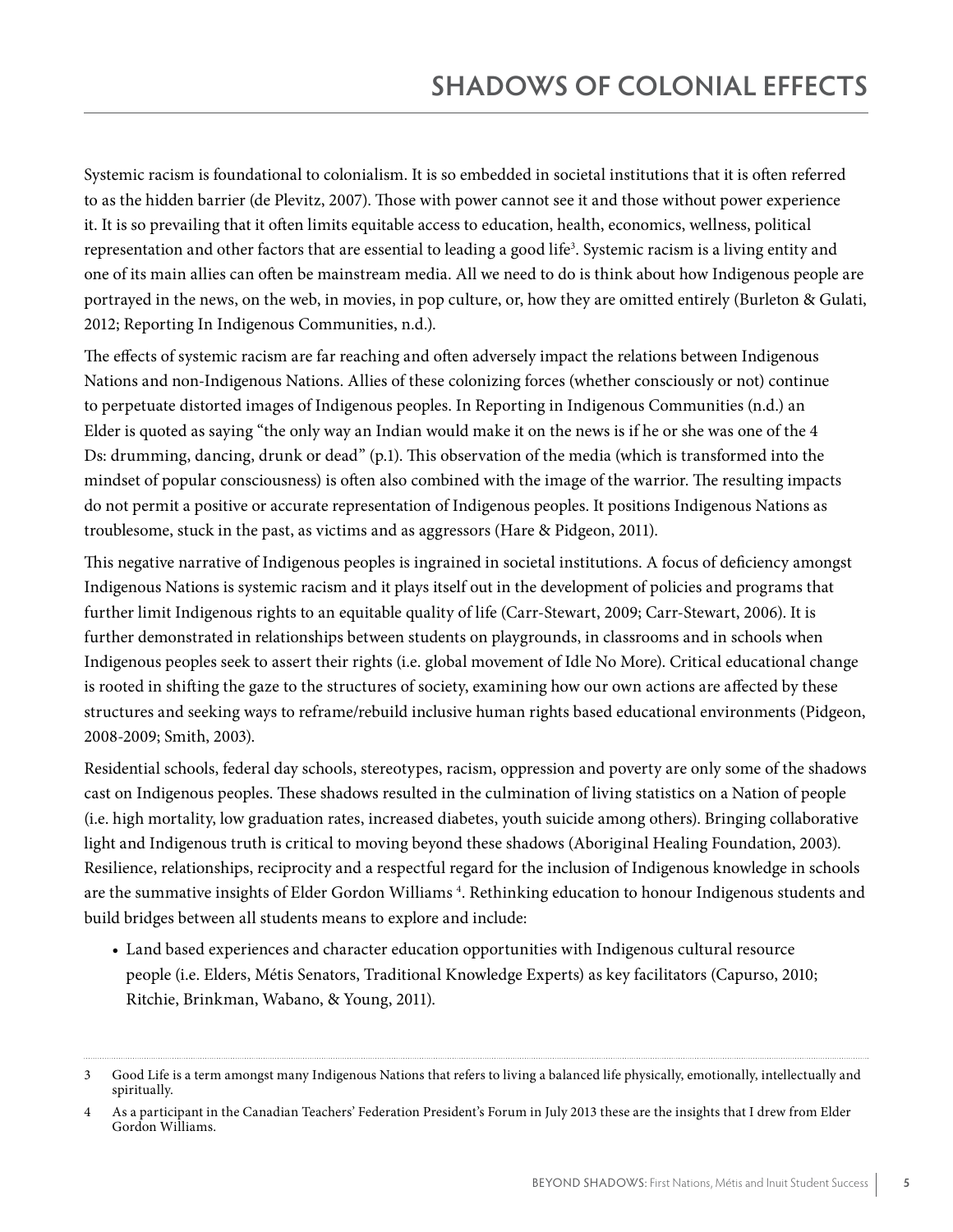- • Critical thinking activities and action research projects that challenge stereotypical images, address current Indigenous issues and confront colonial history in authentic partnerships with Indigenous communities (Kirkness, 1999; O'Connor, 2009).
- • Local Indigenous worldview and global Indigenous connections that highlight the diversity and richness of culture, traditions, values, contributions and uniqueness of these many Nations (British Columbia Teachers' Federation, 2002; Silver, Mallet, Greene & Simard, 2002).
- • Culturally competent pedagogy in schools that is derived from strategies, content, resources, protocols and concepts that reinforce Indigenous self-esteem and that model wise educational practices for all students (Toulouse, 2011).

Indigenous student success requires educators, administrators, policy makers, leaders and other stakeholders (Indigenous and non-Indigenous) to deconstruct those shadows of colonial effects that permeate our actions and relations. The time is now and that difficult journey is what our students and future generations need from us today. A commitment to real change with valued partnerships, creative planning and action is the immediate call (Canadian Teachers' Federation, n.d.).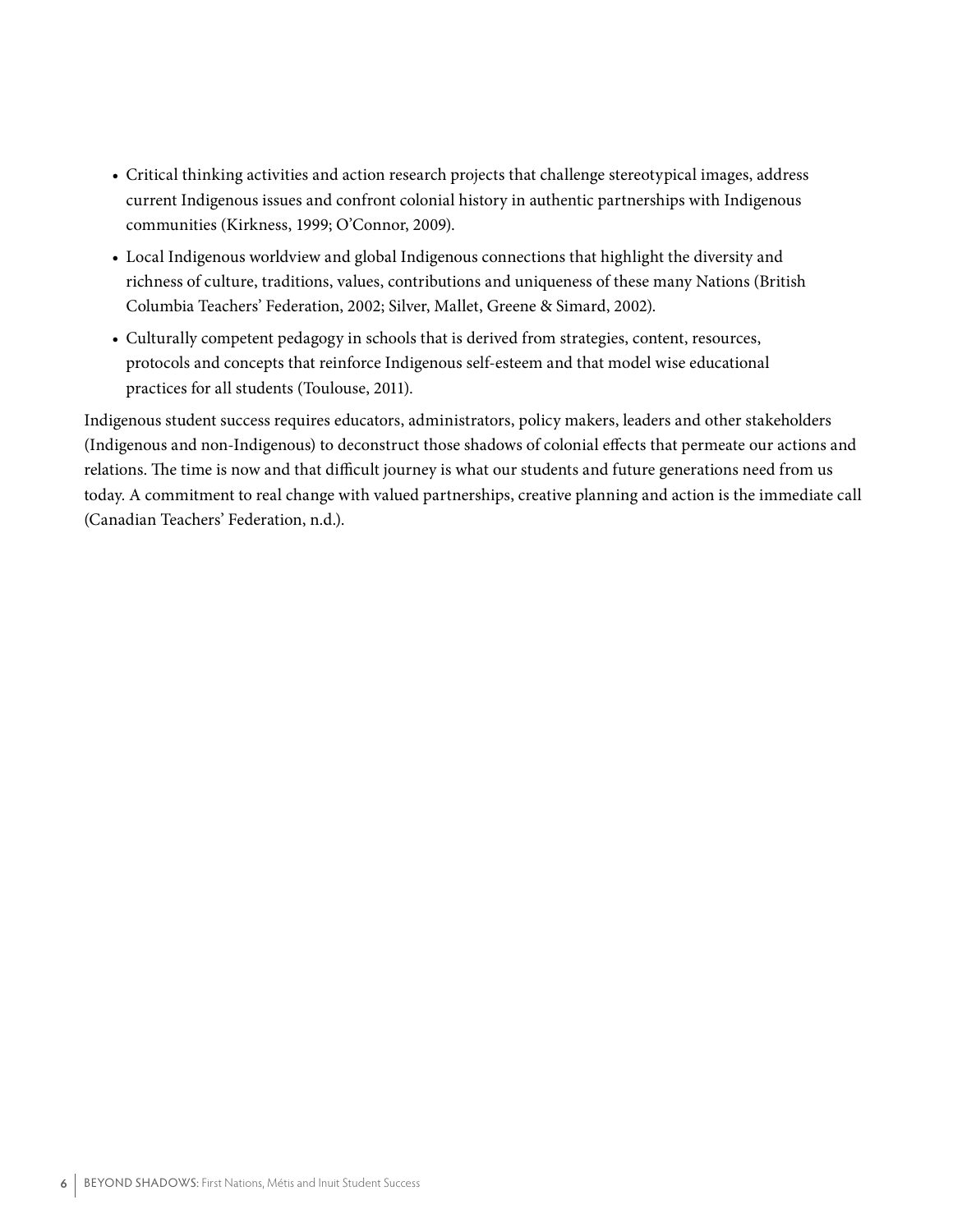"It takes more than money to foster change…" (G. Williams, Personal Communication, July 8, 2013)

We are called to action. Social justice principles and processes will be a critical tool in initiating significant educational change. As teachers, policy makers, leaders, administrators and other stakeholders; the celebration of diversity, equitable access to education, addressing the roots of poverty, interrogating privilege and embracing hope are key to our collaborations (Ottman, 2009). Meaningful involvement of Indigenous students and communities are the leaders of this journey. They have the knowledge, agency, solutions and teachings to guide us (van der Wey, 2007). Indigenous youth, Elders and Indigenous parents/guardians are integral to this meaningful shift and the power of this community is clearly reflected in the Project of Heart (2013). The activities at Project of Heart (2013) have real impacts as teachers and their classes engage in an "inquiry based, hands-on...intergenerational [series of activities] seeking truth about the history of Aboriginal People in Canada" (p. 1). The videos created by these students (and their teachers) at the Project of Heart website demonstrate the transformative nature of this approach (see videos at www.projectofheart.ca).

Social justice is based in an ethical framework of defending human rights, preserving the dignity of people, achieving equity/inclusion and re-humanizing individuals and groups. The methods are action based and focus on the building of allies (in truth and understanding) for change (Redwing-Saunders & Hill, 2007). Project of Heart (2013) was well represented at the Canadian Teachers' Federation President's Forum and on July 9, 2013 students who engaged in activities emanating from this organization spoke with impact (see UStream presentations at www.ctf-fce.ca/Events/?index\_id=121317&lang=EN&id=92109). Many of these youth, supported by their teachers, reflected on their experiences of forming authentic relationships with various Indigenous communities. The students had the opportunity to learn the history of Indigenous peoples and visit First Nations in an exchange environment format. The voices of these students (both Indigenous and non-Indigenous) reinforced the power of relationships, based in principles of mutual understanding and trust, as key to social justice movements that are long lasting (Richards & Scott, 2009).

Fundamental to social justice is the recognition that inter-agency collaborations are also effective in confronting inequity and providing comprehensive solutions. Strategies aimed at reducing poverty, addressing limited access to services, building capacity in Indigenous communities and fostering understanding are foundational to this approach (Vancouver/ Richmond Health Board, 1999). International examples of these collaborations can be taken from other Indigenous Nations and examining what works and what doesn't. For example, strategies at improving educational outcomes for Maori and Aborigine students, driven by the communities, can provide insights into our Canadian context (New South Wales Aboriginal Consultative Group Incorporated & New South Wales Department of Education and Training, 2004). The Maori have wise practices of how inter-agency collaborations are necessary and can have positive results for Indigenous peoples, thus affecting Indigenous students' success.

Maori scholar Graham Smith (2003) advocates for six principles of change that are critical to the forming of interagency collaborations. The following points represent the underlying philosophy that participants would need to engage and proceed in: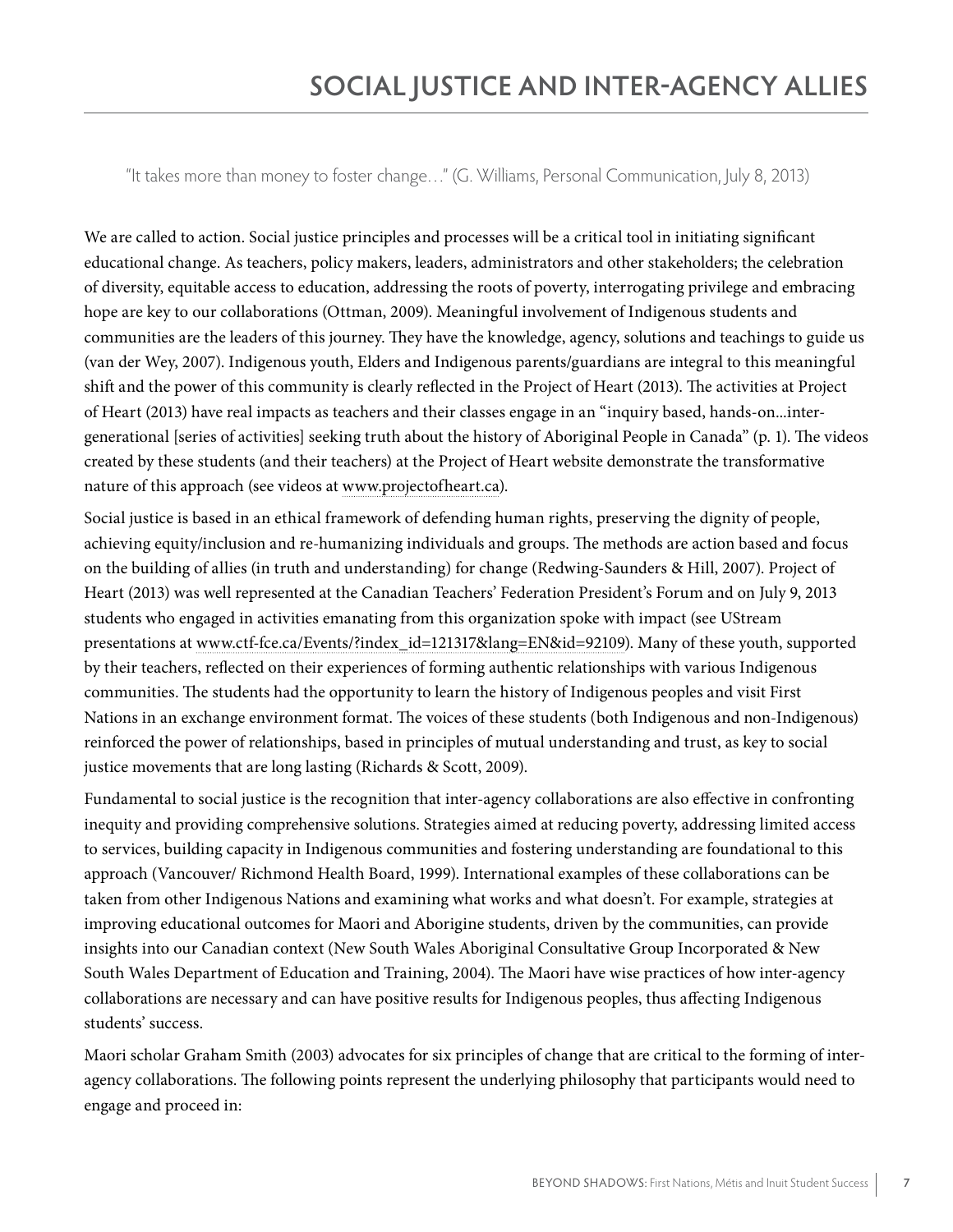- • Respecting the right of Indigenous self-determination,
- Legitimating Indigenous cultural identity, aspirations and goals,
- Incorporating culturally preferred pedagogy in education and other structures,
- • Mediating socio-economic difficulties by building capacity (i.e. graduates, businesses, infrastructure),
- • Affirming the cultural concept of planning for the collective vs. the individual (and always seven generations ahead), and,
- • Participating in the shared vision of Indigenous communities dreams for restoration and reconciliation (i.e. improving risk factors as listed in the social determinants of health).

In a Canadian context, *Figure 2 - A Summary of Select Wise Practices in Canada*, highlights the programs, conditions and factors for unique collaborations resulting in Indigenous student success and ultimately Indigenous community capacity building.

Non-traditional partnerships focused on social justice and led by Indigenous peoples will honour Indigenous students and communities. Developing relationships and gaining a broader view of the educational landscape of Indigenous students is at the heart of it all. Investigating strategies, programs and collaborations that facilitate student success in areas of mental health (i.e. Morrissette, 2003), literacy (i.e. Ball, 2009; Eady, 2006), technology/ e-learning (i.e. Kawalilak, Wells, Connell & Beamer, 2012), access initiatives (i.e. Miner, 2011; Popovic, 2011) and curriculum integration (i.e. Toulouse, 2008) are beginning points of discussion. Solutions arising from this collective inquiry need to be framed in creative ways and funding cannot be cited as the only barrier to change. After all, transformation for Indigenous student success requires more than just fiscal stability; it begins with our willingness and commitment first.

#### **Figure 2 - A Summary of Select Wise Practices in Canada**

This figure is a summary of factors that contributed to Indigenous student success.

#### **Sharing Our Success: Ten Cases in Aboriginal Schooling** • strong leadership and governance • high expectations for students • focus on academic achievement • welcoming education climates • respect for local Indigenous cultures • quality professional development • provision of wide range of programs/services (Bell, Anderson, Fortin, Ottman, Rose, **Creating Conditions for FNMI Success in Simcoe County** • respectful and raised profile of Indigenous students • addressing academic and professional knowledge gaps • connections with communities • involvement of Indigenous child & youth workers • hiring of specialized Indigenous resource teachers • culturally appropriate curriculum and spaces • awareness and promotion of Indigenous protocols **The Martin Aboriginal Education Initiative (MAEI)** • sharing of promising practices in education • models schools research and projects • valuing traditional knowledge and self-determination • youth entrepreneurship programs with businesses • accounting and banking mentorships • facilitating diverse connections and collaborations (MAEI, 2013)

(Haig-Brown Research & Consulting, 2009)

**8** BEYOND SHADOWS: First Nations, Métis and Inuit Student Success

Simard & Spencer, 2004)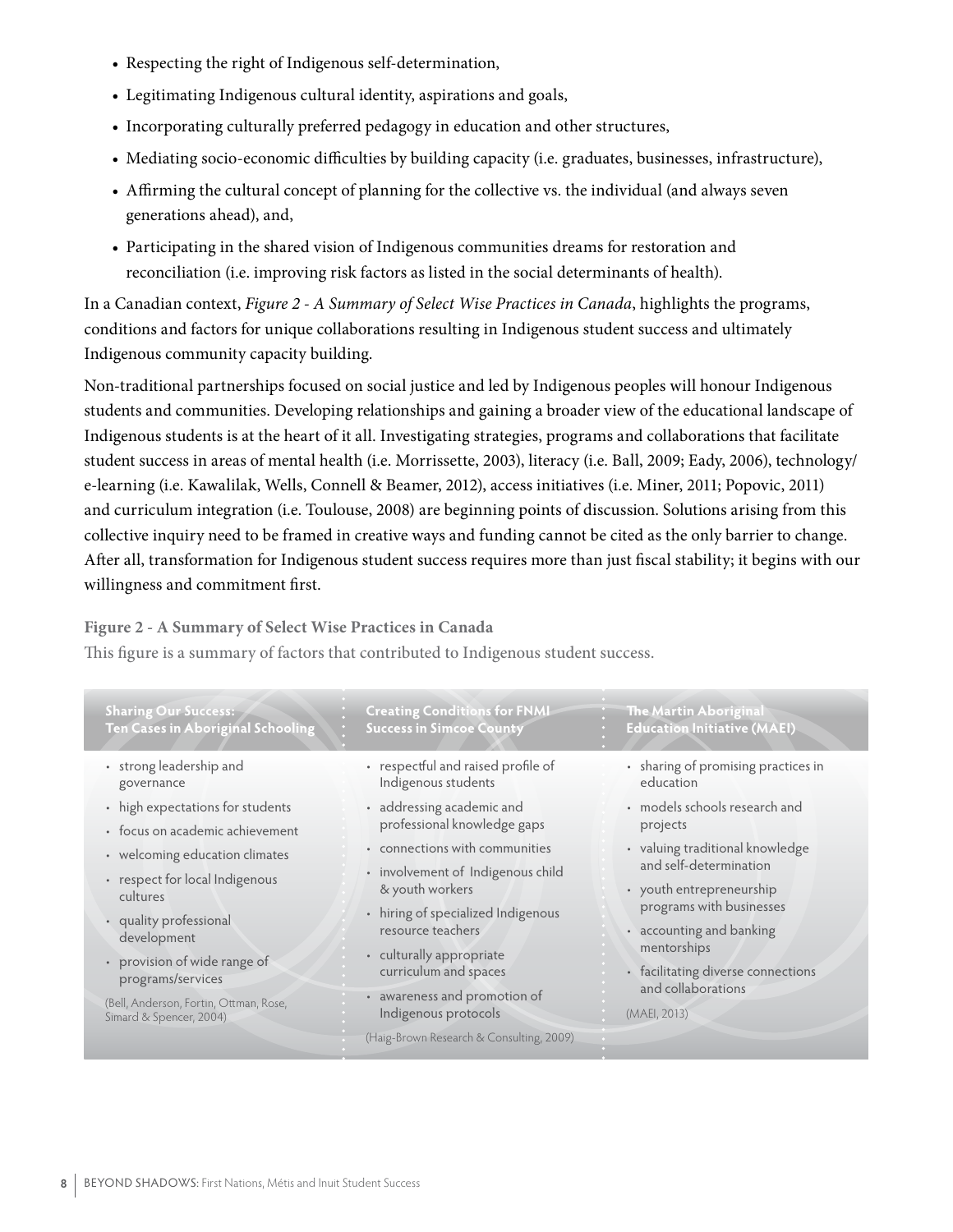Hockey, basketball, lacrosse, canoes, kayaks, dogsleds, axes, pulleys, saws, asphalt, compasses, mirrors, anesthetics, diuretics, ephedra, cataract removal, nursing, skin grafts, smelting, ironwork, chocolate, potato chips, food colouring, mouthwash, toothbrushes, tax systems, apartment complexes, insulation, stonemasonry, seawalls, urban planning and dreamwork psychology are only a few of the innovations that Indigenous people gave to the world (Keoke & Porterfield, 2002). 500 distinct Nations living on Turtle Island, also known as North America and the Meso-Americas, in geographical locations that supported their traditions and worldview. At the time of contact (approximately 1492) there were one hundred twenty million (120 000 000) Indigenous people living on the land. Each of these 500 unique Nations had their own languages, way of life and inventions.

Settlement in the Americas by non-Indigenous Nations resulted in a complex history that is marked by periods of friendship, survival, celebration, devastation, conflict, peace and genocide. Relocation to reserves, death by war, succumbing to disease and enacting of colonial legislation nearly decimated Indigenous people. In fact, by the late 1900's, it is estimated that 95% of the original Indigenous population had been wiped out (Toulouse, 2011). This resulted in the extinction of entire groups of Indigenous Nations (i.e. Beothuk). At the same time laws were created to limit Indigenous peoples ability to travel across their lands and to quash their attempts to patent any of their innovations. In Canada, First Nations were not legally allowed to vote until the 1960's and were not legally entitled to legal representation (considered wards of the Crown) until a decade earlier (Toulouse, 2011). Much of the traditional knowledge and gifts of the people was forced to go underground, or, unfortunately was lost or altered altogether.

Honouring the contributions of Indigenous Nations is paramount to the success and engagement of Indigenous students, parents/guardians and the communities (Saskatchewan Ministry of Education, 2007). Nearly every province and territory in Canada has a dedicated Ministry/Department and subsequent policy framework that focuses on Aboriginal (FNMI) education. The Canadian Teachers' Federation also has its own body of research, networks, forums and recommendations that are centred around Indigenous student achievement and capacity building of communities. There are many lessons to be learned on how to plan and facilitate educational settings that are Indigenous inclusive. The first pivotal step is to go to the Indigenous Nations themselves and build an authentic foundation of trust (Association of Canadian Community Colleges, 2010).

This foundation and areas for consideration are further illustrated in Figure 3 – Incorporating Indigenous Knowledge Into Classrooms. This represents a selection of key areas for consideration when planning for Indigenous student success with the communities.

Anishinaabek, Mushkegowuk, Onkwehonwe, Métis, Gitxsan, Tsilhqot'in, Heiltsuk, Arapaho, Chickasaw, Fox, Hopi, Kiowa, Micmac, Olmec, Penobscot, Ute, Wyandot and the Inuit (deriving from their four Arctic regions of Nunatsiavut, Nunavik, Nunavut and Inuvialuit) are only a few of the many Indigenous Nations that live on Turtle Island. Self-identification by these Nations is critical to the honouring of Indigenous contributions in schools. Engaging in an inclusive process means that the visibility of local Nations is respectfully represented in school culture; greetings, class activities, celebrations, culminating tasks, publications, professional development, planning, representation and resources (Ningwakwe Learning Press, 2013). Each ministry, department and/ or board entrusted with Indigenous students has the task of establishing equitable programs and practices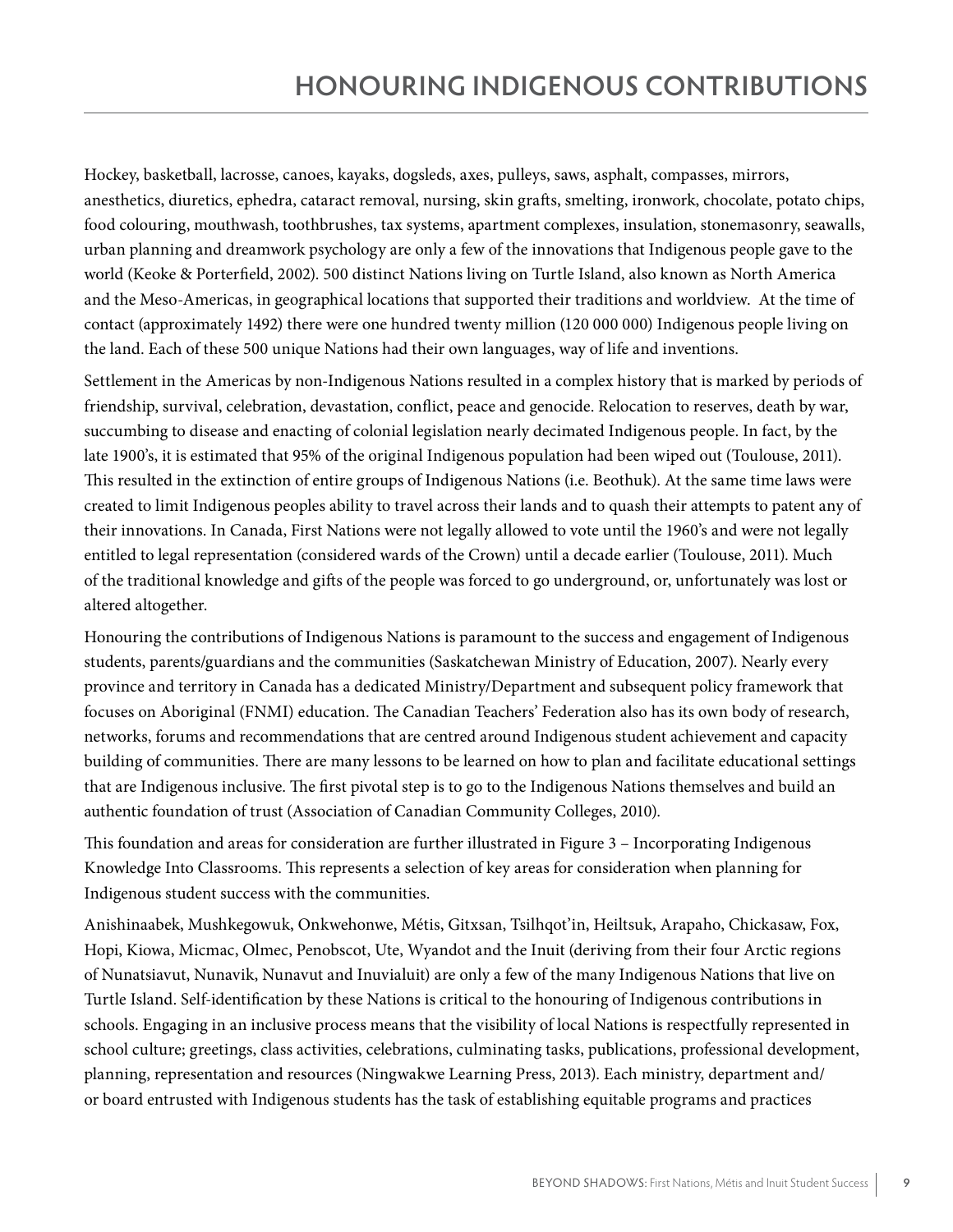that support wholistic student achievement<sup>5</sup>. The foundation of which is based in increased self-esteem, the recognition of diverse Nations within classroom walls and the facilitation of culturally competent staff and peers (TVO Parents, 2011).

Honouring Indigenous contributions is a challenge that we will have to respectfully address and it is absolutely necessary for critical knowledge exchanges to occur. This exchange will be a process where we learn to humble ourselves by acknowledging our own limited knowledge of Indigenous peoples. It is also a way where we will learn to build stronger educational foundations for all students. To honour the gifts of Indigenous peoples is to validate the experiences of Indigenous students in school. And this in itself is a step towards building trust and meaningful connections.

**Figure 3 - Incorporating Indigenous Knowledge Into Classrooms**

This figure highlights areas to pursue when initiating inclusive practices that honour Indigenous worldview.

Developing a Plan for Implementation, Evaluation and Review (i.e. targets, in-service, intellectual property, professional learning communities) (Ledoux, 2006) Identifying Culturally Appropriate Local, Provincial, National and Global Indigenous Resources (i.e. texts, books, videos, websites, organizations, teaching/ learning materials) (University of Alberta, n.d.) Engaging Local Indigenous Leadership, Parents/Guardians, Elders, Métis Senators and Others in Development of Curriculum & Pedagogy for Schools (Maina, 1997) Exploring Local Knowledge, Resources (i.e. maps, people), Self-Identification (i.e. naming), Language, Traditions, Places of Significance, History and Innovations for Classroom Activities (Toulouse, 2011)

5 Wholistic student achievement refers to comprehensive planning of a balance of physical, emotional/mental, intellectual and spiritual activities in schools and classrooms.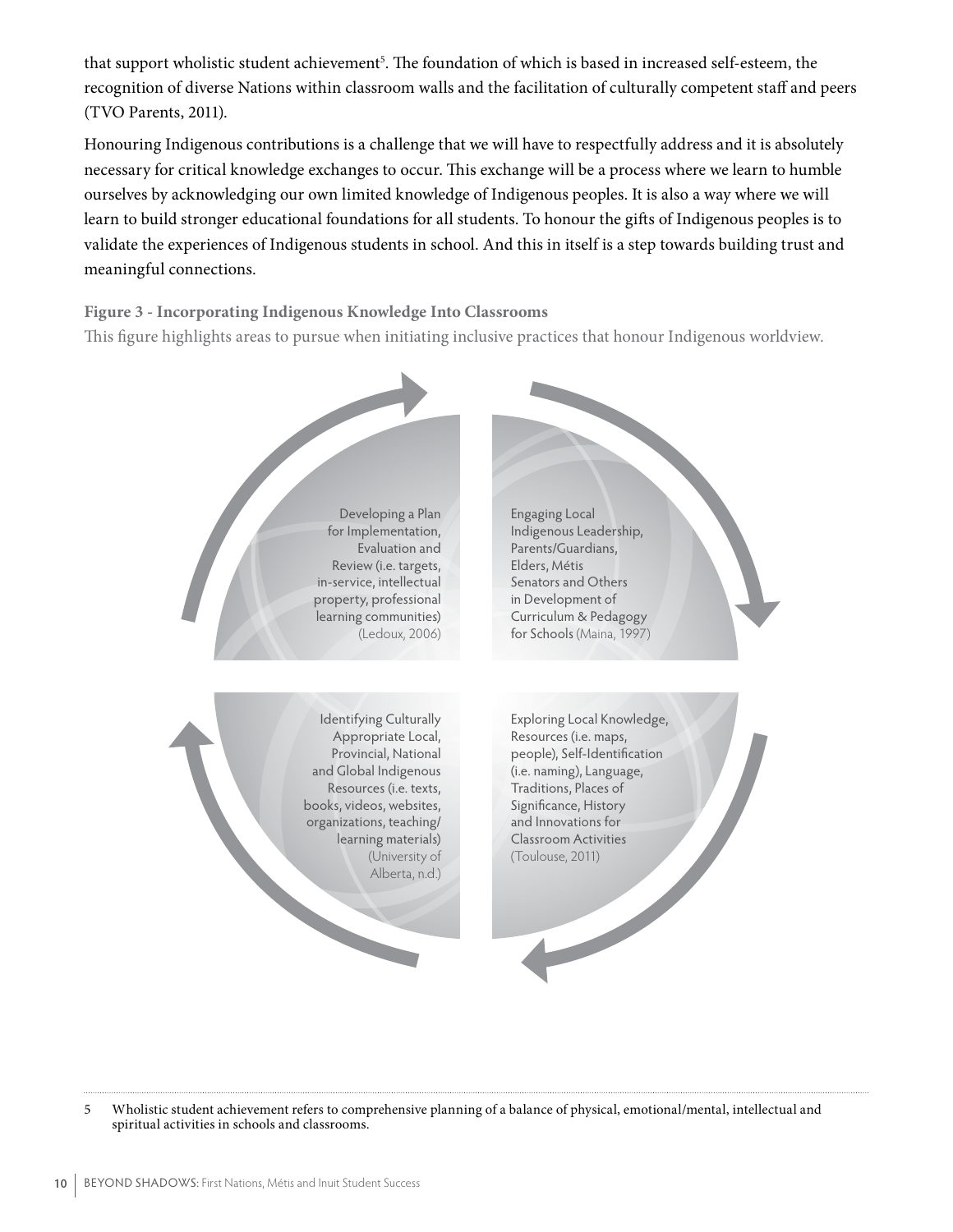"If the results are the same, be the difference..." (M. Simon, Personal Communication, July 8, 2013)

Self-governance and self-determination permeate the contemporary discourse of Indigenous politics; especially where land claims, constitutional reform and educational dis/achievement (residential schools, attrition rates) are concerned (Fallon & Paquette, 2012). Often these terms cause unease (typically rooted in a lack of understanding) in the general Canadian population. However, the right to decide and fully participate in the direction and quality of one's life has become a contested space (both positive and negative) in the relations between Indigenous and non-Indigenous peoples. Relationships are the grounding element in fostering educational change for Indigenous students. The engagement of parents/guardians, communities, leaders, cultural resource people and other critical stakeholders connected to Indigenous students is key. These relationships require care, truthfulness and protocols that are culturally appropriate (James, 2012). Difficult discussions on Indigenous rights and the history of colonialism will be a part of this process. However, these conversations cannot be the only living issues that frame an educational change narrative.

So, how do we build relationships with Indigenous students, Elders, Métis Senators, Indigenous organizations, families and communities? What steps do we need to take towards collaboration and reciprocity? Why is the principle of trust central in these connections? This section of *Beyond Shadows* will examine the conditions and select wise practices that have worked and are working today.

#### **Indigenous Students**

Walker, Mishenene & Watt (2012-2013) identified five tenets of what constitutes a "welcoming environment" (p. 3) for Indigenous students:

- • Cultural and language based curriculum and professional development that is transparent in the activities of staff at school.
- Integration of Indigenous content with cross-curricular instructional opportunities where all students are taught this as core knowledge.
- • Connections with the Indigenous community by opening up school facilities for extra-curricular events.
- • Practicing cultural proficiency by having a diversity of Indigenous resources in the library and experiential learning applications.
- • Meaningful relationships between Indigenous students and their teachers that are based in authenticity and real life conversations.

The preceding points are fully supported with examples practiced within Lakehead Public Schools (Thunder Bay, Ontario). These findings are also echoed within the health and wellness research of engaging Indigenous youth as conducted by Crooks, Chiodo and Thomas (2009) and Indigenous literacy success in the western Arctic as written by Robinson (2009).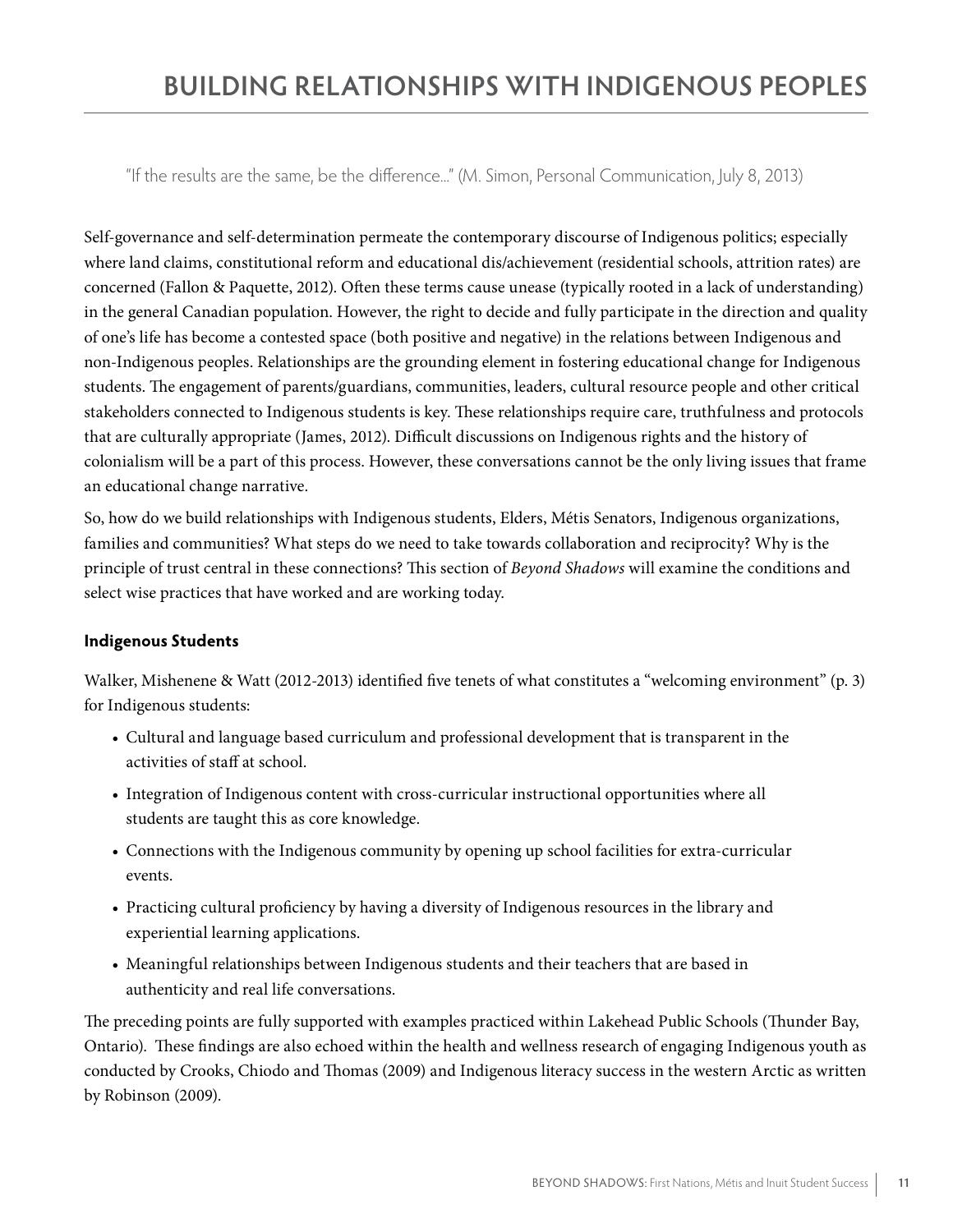#### In *Figure 4 – Identification of Indigenous Student Engagement Factors*, an introduction to the variety of interconnections necessary for the achievement of this state are displayed.

#### **Figure 4 – Identification of Indigenous Student Engagement Factors**

This figure highlights the unique dynamics that contribute to Indigenous student success.

**Commonalities in the Research of the Congress of Aboriginal Peoples (2010), Julien, Hansen & Tourangeau (2004) and Alberta Education (2005).**

Geographical considerations and the involvement of a support network (i.e. Native Education Counsellors, Youth Workers) that fosters Transition programs and strategies between grade levels and school locations...

Teacher composition (i.e. Indigenous staff compliment), teacher attitudes (i.e. culturally competent) and including use of graphic organizers, cooperative learning, independent study and service projects in class...

Adoption of adult roles in the home setting affecting ability to fully apply self in student responsibilities and levels of parental/guardian involvement and home-school communication (i.e. language & clarity)...

Aptitude in technological knowledge and access to the tools necessary for academic success and access to Indigenous role models and ability to reflect on similar resiliency characteristics...

#### **Indigenous Parents/Guardians**

"Parents are the first and primary educators of their children. As such, schools and school systems exist to support the child-rearing and education efforts of parents in a mutually beneficial partnership." (Schmold, 2011, p.25)

Indigenous parents/guardians entrust educators with their children and this responsibility should be embraced as a gift in the teaching/learning journey. Engaging the parents/guardians will require patience, time, consistency and understanding (James, 2012). Their voice, input and contributions are critical to student success and the building of capacity in the communities. Each school requires a comprehensive parent/guardian partnership/ involvement plan that is written for parents (i.e. in accessible language and in a preferred language) and is respectful of the place of residence (i.e. may have to provide transportation for parents OR may have to go the community/home). The Alberta School Boards Association in the report written by Schmold (2011) lists these select activities from their membership as essential to affirming the school environment as culturally safe for parents/guardians and their children:

- • Legacy Room Interpretive Programs where cultural resources (i.e. crafts and visual history by grade level) can be accessed. (p. 20)
- History in the Hills experiences where the classroom is taken to Indigenous archeological sites and led by the teachings of First Nations and Métis peoples. (p. 20)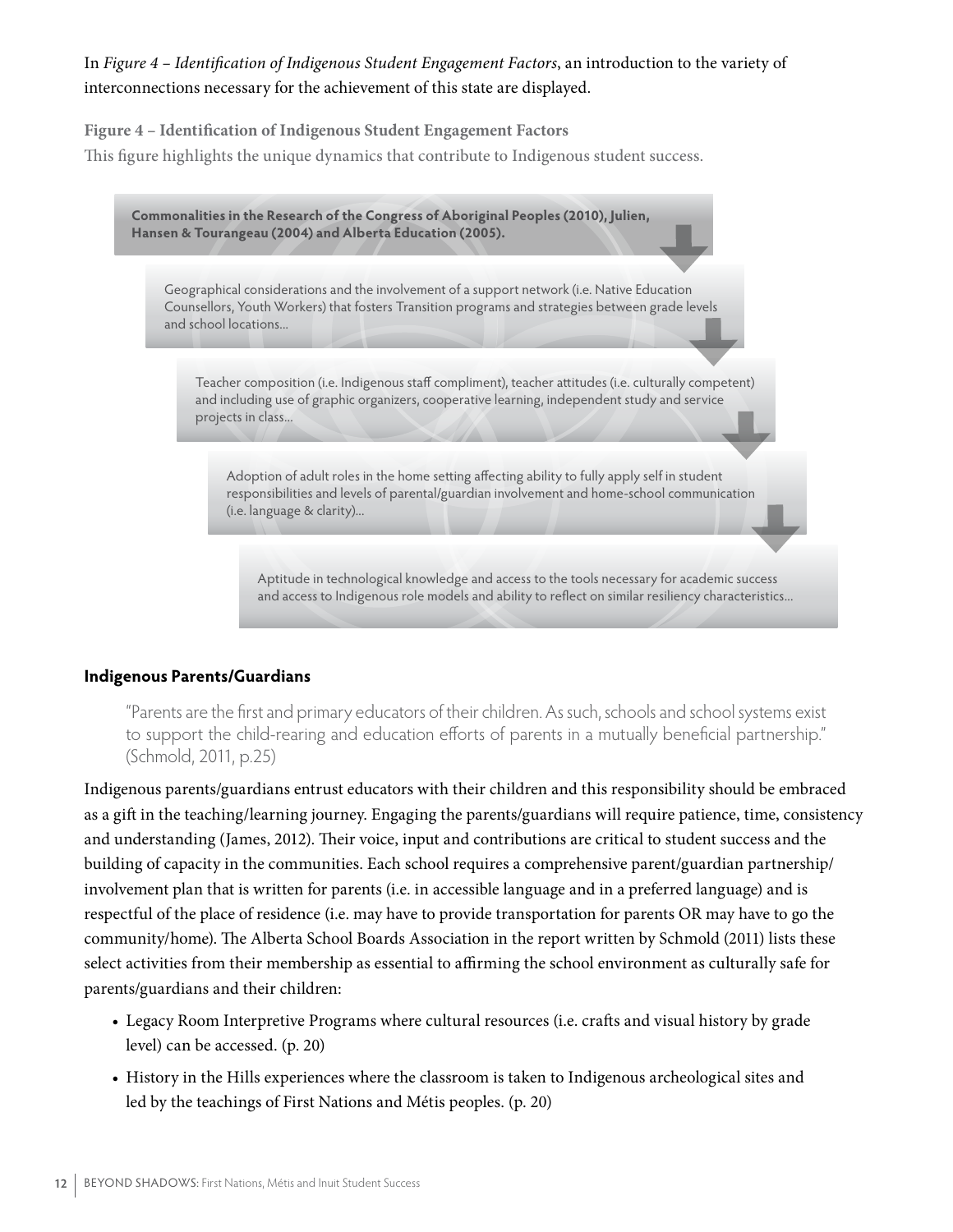• Indigenous representation in the governance and structure of the school boards that informs policy and practice in classrooms. (p. 21)

In *Our Words, Our Ways* (Alberta Education, 2005) Indigenous parents/guardians offer advice to other parents in how to be a partner in their child's education. This list is a series of meaningful insights that range from practical advice like "…read the school newsletters" (p. 167) to powerful statements like "…come to the school-the school belongs to your child" (p. 167). The concept of sharing the responsibility of education is clear and the strategies within this document are models to follow and share.

#### **Indigenous Communities**

Elders, Métis Senators, Traditional Knowledge Keepers, craftsmen/women, business owners, leadership (elected and traditional) and extended definitions of family comprise an Indigenous conceptualization of community. Each student's situation and location will be different; however, it is critical to uncover the significant connections that he/she has in their lives. These are the individuals and groups that can impact student success effectiveness. Engagement of these stakeholders is therefore invited, valued and required. In *Figure 5 – Indigenous Communities as Partners in Education*; key strategies, principles and practices for engagement in Indigenous student success are illustrated.

**Figure 5 – Indigenous Communities as Partners in Education** 

This figure provides an overview of effective engagement principles, strategies and practices.

**Overall Principles for Engagement = Trust + Time + Respect. This means to:** 

- **1. Be open to participating in respectful conversations focused on experiences of Indigenous resiliency. Engaging in dialogues and circles are possibilities (Tousignant & Sioui, 2009).**
- **2. Be informed by investigating research on Indigenous student success, model schools and cultural curriculum. Embracing self as reflective practitioner (James & Renville, 2012).**
- **3. Be flexible to Indigenous priorities in education and the community. Seek ways to integrate these priorities, especially when considering factors affecting assessment of students (Claypool & Preston, 2011).**

#### **Community Specific Strategies and Practices**

- • Become involved in the activities, events and celebrations of your local Indigenous Nation (McCallum, 2013).
- Establish creative ways to be visible by using social media or joining a community social media network.
- • Gather information on the community through a variety of resources (online stats, peers, other). Broaden your view (Garafolo, 2012).

#### **Elders/Métis Senators Specific Strategies and Practices**

- • Learn basic greetings, sayings and terms in the local language when approaching cultural resource people. Understand that language embodies worldview (Austin, 2008).
- • Familiarize self with protocols of approaching cultural resource people and requesting a service. Some may require tobacco as a 'good way' to begin (Toulouse, 2013).
- Recognize that cultural resource people provide an experience that cannot be replicated by the majority of teachers. Their stories and skills are unique (McKeough, Bird, Tourigny, Romaine, Graham, Ottman & Jeary, 2008).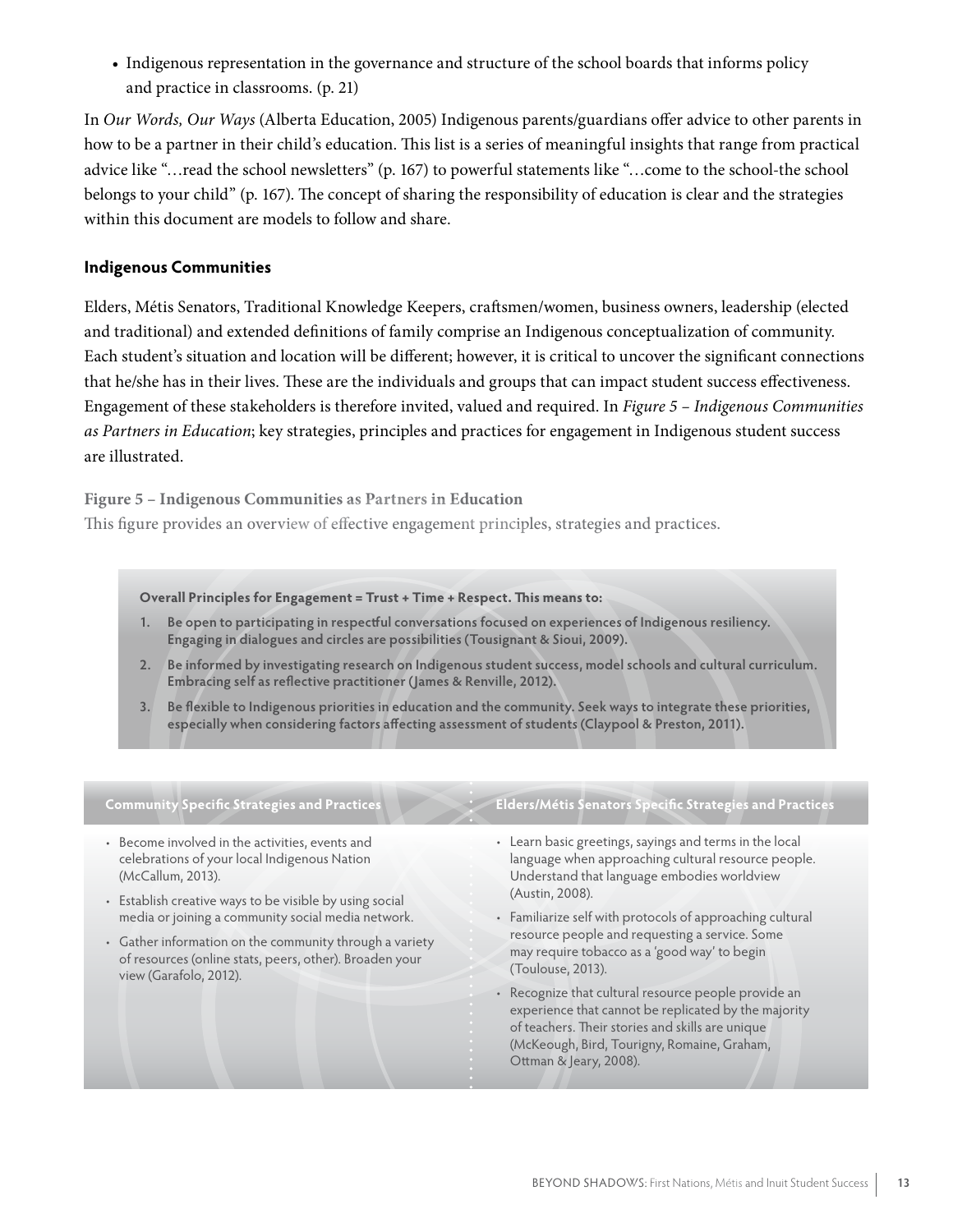#### **Indigenous Organizations**

Risk factors such as poverty, food security, childcare, housing, unemployment and health/wellness challenges are potential barriers to Indigenous student success (Pin & Rudnicki, 2011). Social support and belonging is also a primary issue that Indigenous students and their families face. This is why networking with Friendship Centres, Native Counsellor Associations, Political/Territorial Organizations, Indigenous Research Centres, Indigenous Businesses and Aboriginal Health Access Centres is pivotal. Awareness of these Indigenous organizations and the services/resources they provide can mean the difference between an Indigenous student succeeding or not. Friendship Centres provide a place of security and cultural connection in urban settings. Native Counsellor Associations can be that link to emotional and financial foundations in remote areas. And Aboriginal Health Access Centres can provide a place of culturally safe healthcare in multiple locations. Planning for these potential risk factors and linking with the appropriate organization is a fundamental step in the wholistic success of Indigenous learners in classrooms today (British Columbia Teacher's Federation, 2012).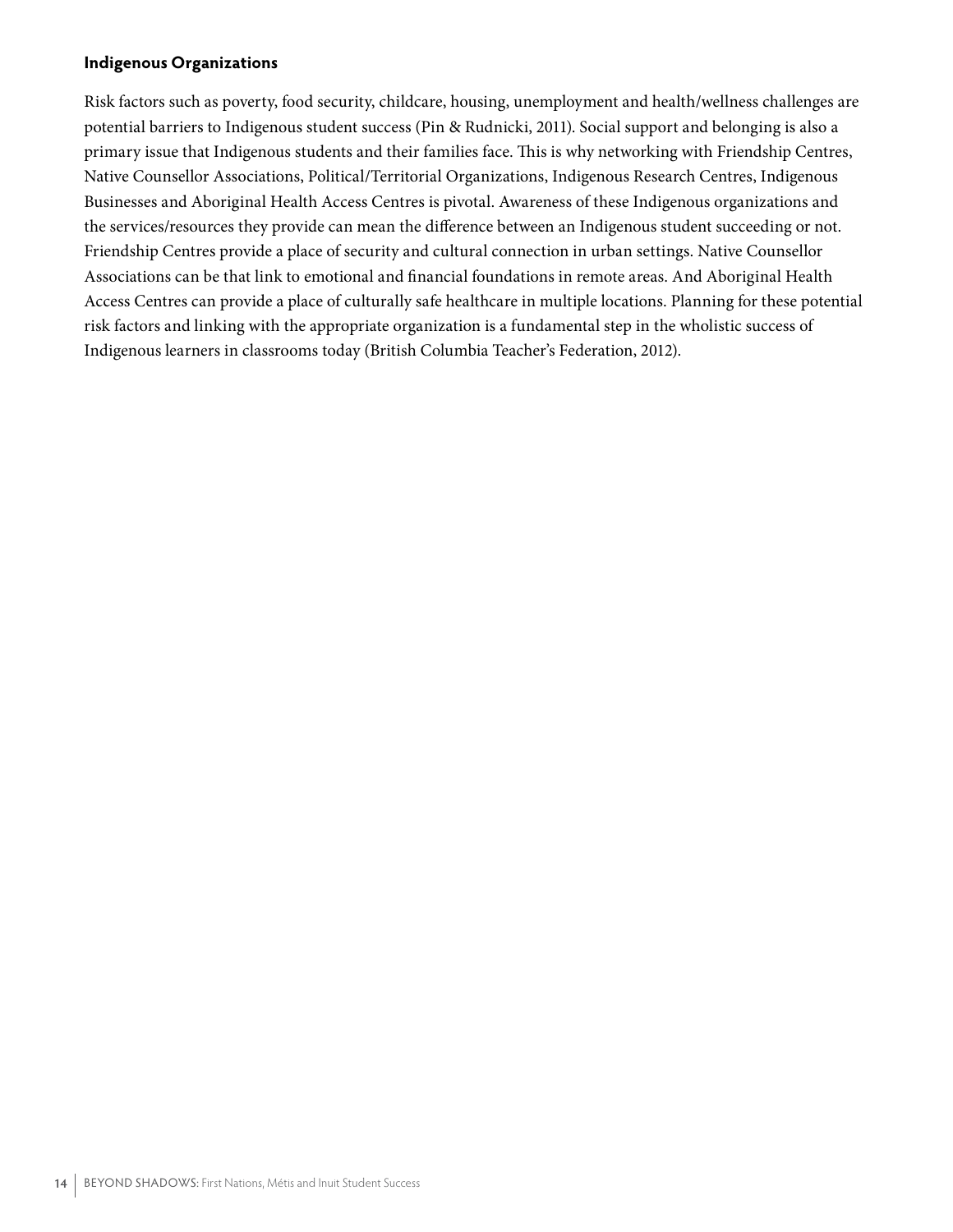The inclusion of Indigenous content, in terms of diversity of resources and effectiveness of planning, ultimately comes down to the preparation and dedication of teachers (Maxwell, 2010). The knowledge of educators who work in environments that are dedicated to inclusion and equity is critical. Administrators and boards that have a strong commitment to the success of Indigenous students, as explicitly stated in plans and policies, are also factors in the support of teachers (Peace River School Division, 2010). Smith (2004) captures this process of transformative educational change in the statement "…there is a need to move beyond mere description[s] of [Indigenous] problems and issues to making sure that change does in fact occur…" (p. 52). *Figure 6 – Teacher Contributions Captured* represents select knowledge and pedagogy emerging from classrooms that honour Indigenous students and communities. The recognition and application of practices that work as identified by educators are key.

#### **Figure 6 – Teacher Contributions Captured**

This figure represents current insights from various research projects on Indigenous student success and the impact of teachers.

#### **The Importance of Valuing Teacher Knowledge**

- • "…the northern teacher has an added responsibility to know and understand not only the historical significance of education for Aboriginal communities but also to know and understand contemporary social, political and economic realities. These teachers are also learners, engaged in a process of coming to know and understand a new way of teaching, of learning and of living…" (Burleigh & Burm, 2012, p. 23)
- • Appreciating different conceptions of citizenship, creating educational environments that foster belonging, incorporating stewardship of the earth as learning objectives and the nurturing of meaningful roles in the schools are practices that teachers identify with... (Deer, 2010)
- • "…although teachers may have grown up in families that exhibited ethno- or Euro-centric attitudes...towards Aboriginal peoples, some teachers are clearly reflecting on those past experiences and are questioning those beliefs…paus[ing] and reflect[ing] on who they are and what impacts they have on their Aboriginal students…professional development programs have heightened teachers' awareness to the point that many do not want to bring these biases...[or]...assumptions...into their teaching practices and are actively questioning what they have been doing or practising…" (Korteweg, 2010, p.16-17)
- • Knowing the students, enhancing self-concepts/self-esteem, facilitating positive interpersonal communications and humanizing social studies (and other subject areas) with Indigenous worldview are practices teachers recognize… (Ottman & Pritchard, 2010)

#### **Learning from Indigenous Teachers in Canada.**

St. Denis (2010) conducted one of the most comprehensive research studies on the experiences and professional knowledge of Indigenous teachers. The themes emerging from this research addressed the importance of lived teaching philosophies as directly connected to Indigenous teachers staying in the profession. While there were and continue to be many barriers to Indigenous teacher retention, the voices of these incredible educators were strong in their messages of making a difference in student's lives. Wise practices on how to integrate Indigenous content into mainstream curriculum in systems designed for assimilation were insightful. The heightened awareness for immediate systemic change is reflected in this teacher quote, "[we] are beyond popsicle stick teepees and dream catchers…we need to think outside of the box" (p. 36).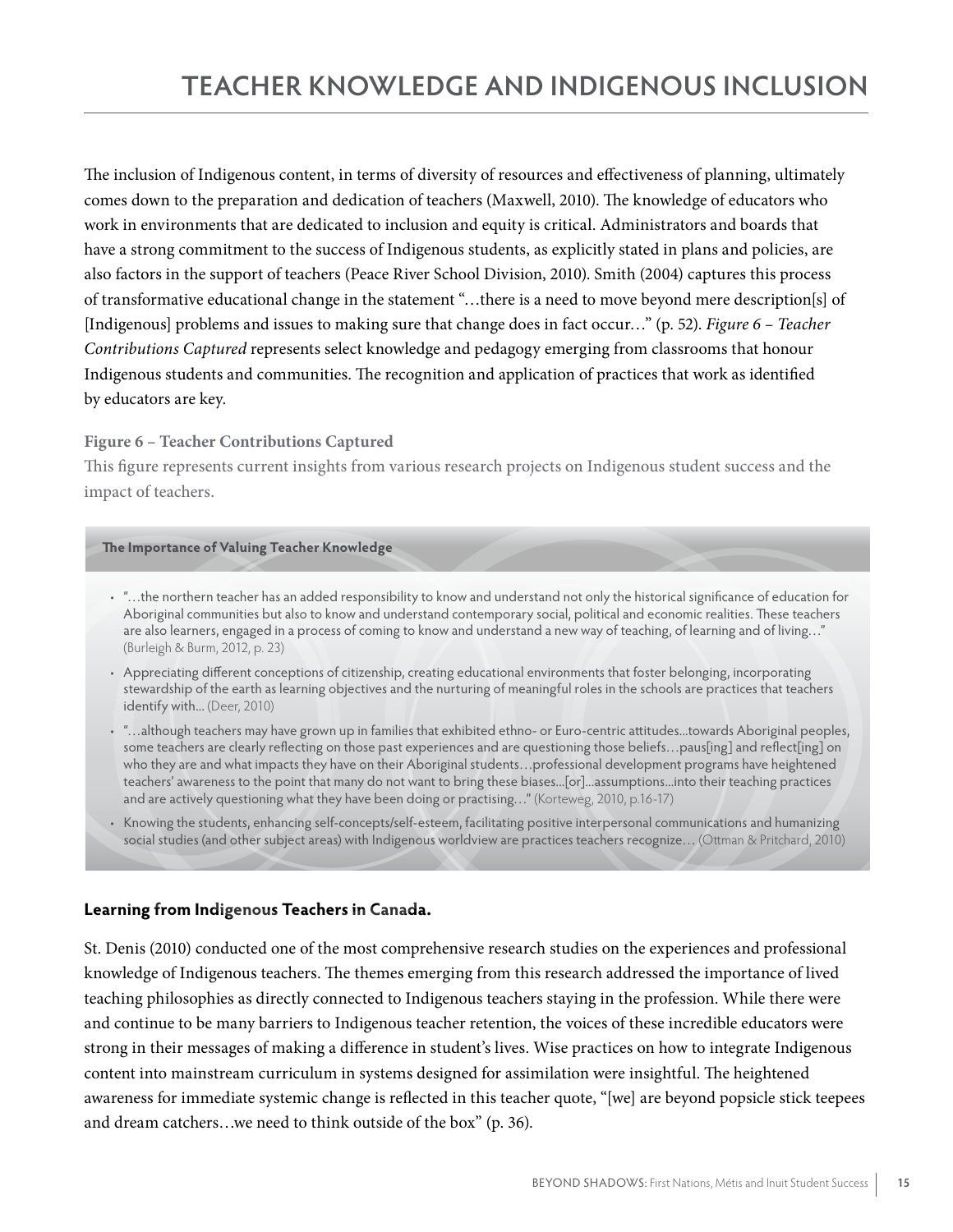Combatting racism in the profession through the building of allies (both Indigenous and non-Indigenous) is presented as critical to a mass transformation towards cultural competency in schools (St. Denis, 2010; Wimmer, Legare, Arcand & Cottrell, 2009). The retention of Indigenous teachers and ultimately Indigenous students is reliant upon meaningful connections and role models. In *Figure 7 – Characteristics of Authentic Allies*, Indigenous teachers identified the values that a genuine ally demonstrated in their relations.

#### **Figure 7 – Characteristics of Authentic Allies**

This figure summarizes the attributes that allies in education possess and demonstrate in a committed anti-racist stance.



One of the anti-racist approaches to also invest in is collaboratively generated teacher guides that outline classroom strategies, written in clear accessible language, on how to respectfully include Indigenous presence in schools (Baxter, 2007; Hampton & Roy, 2002). There are many transparent and accountable models and examples in Ontario schools to consider (see Lakehead Public Schools & Simcoe County District School Board).

Recommendations that emerged from the work of St. Denis (2010) are consistent with the research on factors that support Indigenous student success. The following points are definitive priorities for educational leaders, policy makers, administrators, ministries, boards and educators to engage in:

- Select, train, hire and actively seek to retain more Aboriginal teachers. (p. 70)
- Teach Aboriginal content throughout the school, in all subjects, every day. (p. 70)
- • Offer mentoring to Aboriginal teachers, helping them learn how to negotiate the system and how to maintain a reasonable workload. (p. 70)
- • Require training and/or course work in Aboriginal education [all staff]. (p. 70)
- Acknowledge and utilize local resources. (p. 70)
- Provide opportunities for Aboriginal teachers to network with each other. (p. 70)

Embedding Indigenous inclusive practices is dependent upon a variety of factors. However, the development of teacher knowledge in culturally affirming pedagogy is a significantly valued approach. Honouring Indigenous teachers through legitimizing their experiences with a variety of collaborative opportunities also is in the direction of positive change.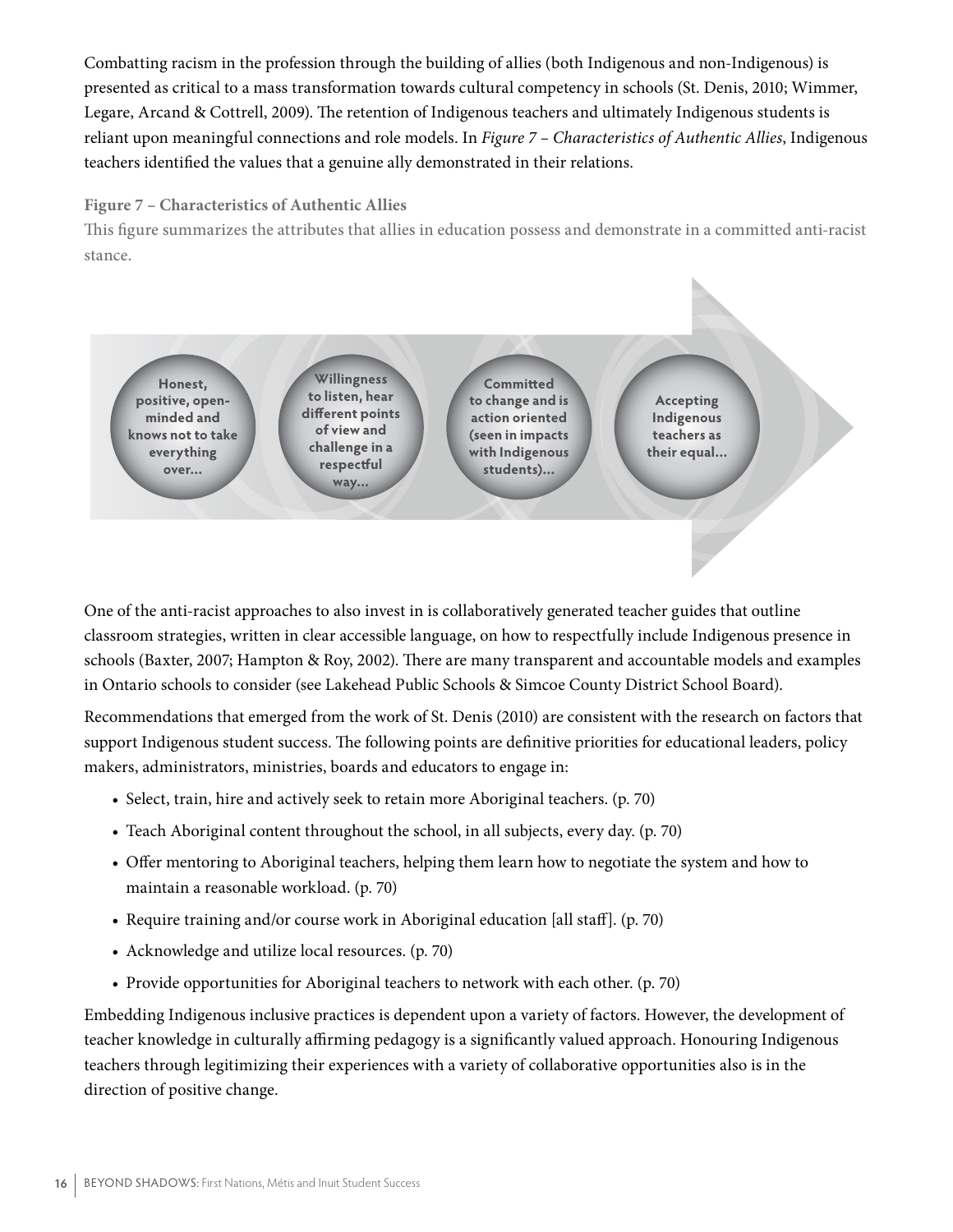Canadians have been denied the right to learn the truth about the diversity and beauty of the First Peoples of Canada. Pushed to the margins and pushed to the confines of intellectual omission/revision of history is the Indian Education most citizens received<sup>6</sup>. Indigenous peoples have continually fought for their right to be involved in their children's education and be represented in school curriculum in an equitable and authentic manner. Corbiere (2000) reinforces this position when he states, "[a] positive image of Native people should be derived from the people's notion of positive identity...[this] usually means using the group's language, customs, and knowledge, as well as telling history from their perspective" (p. 2). The Canadian Teachers' Federation and its membership have a demonstrated commitment to this form of transformative educational change. It is echoed in various recommendations, policies, working groups, research pieces, networking/exchange forums and supported with planned action.

So, is Indigenous education a Canadian education? What does this look like in classrooms today? The pedagogy and practices that honour Indigenous learners also compliment their peers in schools. Interactivity, assessment for/as learning, experiential opportunities, character education, commitment to the environment, wholistic approaches to teaching, differentiated instruction, parental/guardian involvement, community engagement, hands-on activities, the use of exemplars, inquiry based projects, consistent/safe classroom leadership (i.e. procedures & routines), technology, scaffolding and student centred learning goals (i.e. clear success criteria and descriptive feedback) are some of the strategies that are identified as effective for Indigenous students (Ball, 2007; School District #73 Kamloops/ Thompson, 2012; Toulouse, 2011). These approaches are also reflected in the literature regarding factors that contribute to overall student success in equitable school systems.

The inclusion of Indigenous resources (i.e. text, video, online, human, geographical, manipulatives) and worldview (i.e. philosophies, traditions, language, contributions, stories, intellectual currency) within the curriculum is also vital to a meaningful Canadian education (Bartel, 2011; Cheney, 2002; Cook, 2006). Understanding treaties and the constitutional rights of Indigenous Nations in Canada is also an integral component of this form of educational content (Tupper & Cappello, 2008). This type of curriculum and pedagogy needs to be integrated as common knowledge from Kindergarten to Grade twelve. It provides an awareness that is greatly needed in a time where Indigenous Nations are calling for action, and allies to these many Nations are responding. Indigenous content and preferred strategies need to be developed and monitored in partnership with educators. The responsibility for Indigenous student success is a shared and collaborative one.

In *Figure 8 – Indigenous Resources in Canadian Schools*, select practices are identified. Please note that this is not meant to be an exhaustive list. Every province, territory, board and school has its own respectful resources. However, the showcasing of particular features of these resources are wise practices to be reflected upon.

<sup>6</sup> Indian Education is a term that captures the approach and stereotypical information that was transmitted about Indigenous peoples in Canada.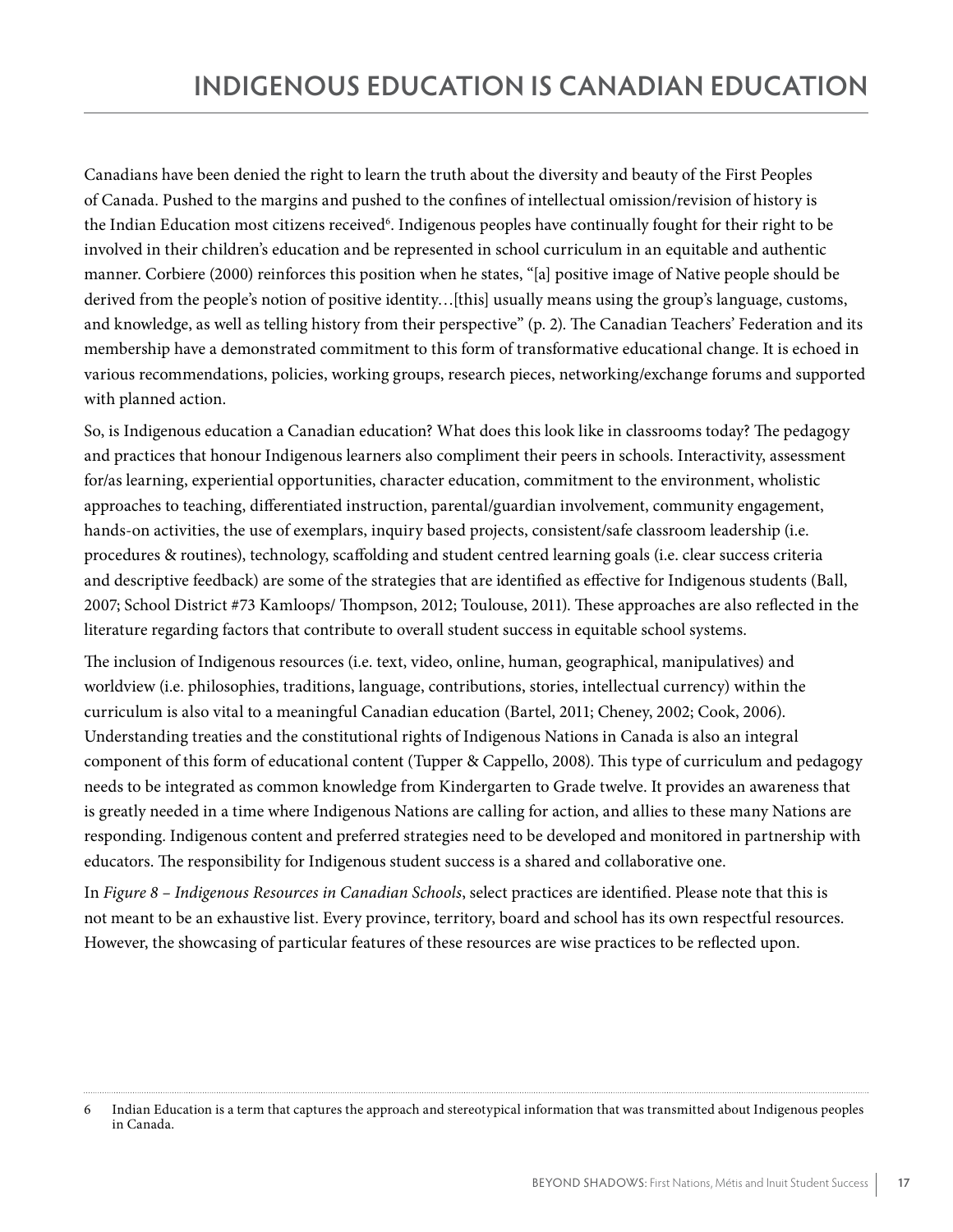#### **Figure 8 – Indigenous Resources in Canadian Schools**

This figure identifies particular Indigenous resources in Canada that provide opportunities for inclusion in mainstream classrooms.



First Nations Materials Across the Curriculum (2013) is an online curriculum lab that is teacher friendly, practical and accessible. There are links to Indigenous resources by subject area (i.e. art, health, social studies, language arts, science), access to other search engines that house Indigenous materials and clear advice on how to infuse Indigenous content into mainstream classrooms. Hartson's (2010) document on FNMI Literature in Grades 7 to 9 is a series of critical thinking lessons and activities that form a comprehensive learning cycle (i.e. unit). This unique document lists culturally and linguistically rich books, considerations and cautions for educators and criteria for evaluating the cultural competency of all Indigenous resources. Manitoba Education (2011) begins its resource (Grade 12 Course on Current Topics in FNMI Studies) with a conceptual framework based on the wholistic medicine wheel. It describes the resource within this Indigenous teaching and frames it in a respectful manner. The package itself has a series of challenging activities that are complete with visual organizers for immediate classroom delivery. The Southern Alberta Professional Development Consortium (2010) has created a diverse list of FNMI literature and potential lessons for the early primary division. It is very clear in terms of the Nation what the resource is about and the opportunities for linking with other curriculum areas (i.e. integration). And finally, the First Nations Education Steering Committee (2013) has a website that provides authentic information, links, resources and professional development opportunities on how to honour Indigenous students in the classroom.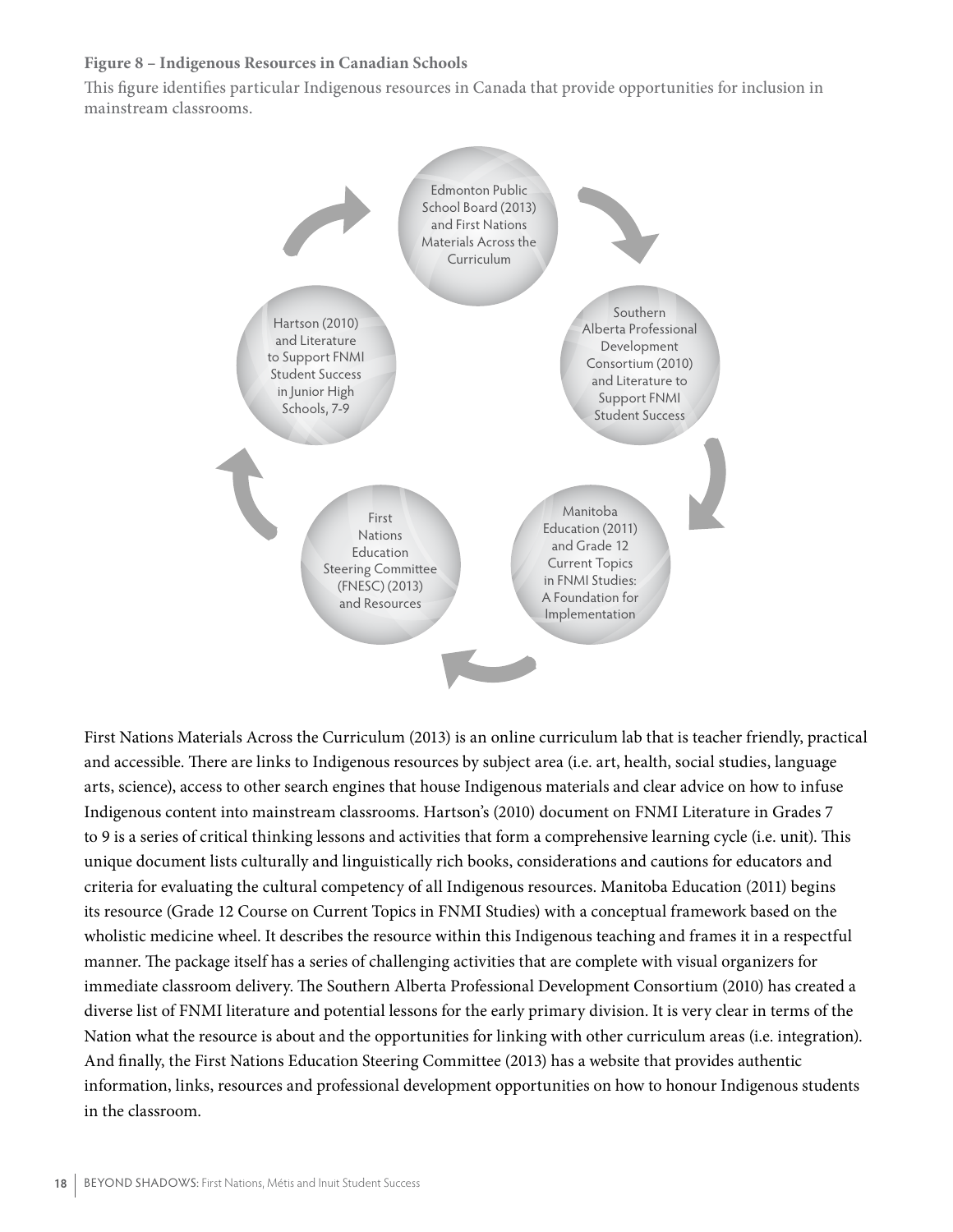"…[being an ally is] being genuine [and] not telling Aboriginal teachers just what they want to hear… I want people to be honest with me. I want people who have integrity…" (St. Denis, 2010, p. 51)

Debwewin is the Ojibwe word for truth. It is a verb that refers to living your life in connection with the seven goodlife teachings (i.e. respect, love, humility, wisdom, bravery, honesty, truth). It requires individuals to be reflective in their relationships and impacts on the world. It also requires individuals to think about the good of seven generations yet unborn. I have been very fortunate in my life to be surrounded by many good teachers in formal and non-formal settings. My parents, grandparents and extended family have taught me how important it is to honour and share your gifts with the world. They also reinforced that it is equally important to honour the gifts that others bring to this world. I was born into an Ojibwe/Odawa family in a First Nation in Northern Ontario called Sagamok Anishnawbek. I was always taught to be proud of who I am and where I come from. Nationhood, traditions and the valuing of education for community growth continue to be some of the key teachings alive in my experiences today.

Sharing our gifts in the spirit of truth; whilst embracing humour and positive interactions are vital to moving forward in Indigenous student success. We need to share the teachings of our people, establish meaningful relations, proceed with respect and reciprocity and advocate for human rights as essential to schooling (Vancouver Board of Education, 2008). The Aboriginal Education Research Committee (2010) validates the preceding statement by focusing on the gifts that Indigenous students bring to the classroom. Their research illuminates the successes of Indigenous students as framed within their own narratives and voices. "A strong sense of family and cultural identity…belonging…[rooted in] friendships, learning with and from peers, [and] caring student/teacher relationships" (p. 47) with concrete examples of Indigenous knowledge in the curriculum are cited as contributing to their retention in schools. These same principles are echoed by students and teachers participating in Project of Heart across Canada.

Indigenous worldview is a gift that is based in time-immemorial understandings of the earth. It is embedded with diversity and uniqueness in terms of languages, traditions, ceremonies and innovations (Toulouse, 2008). What ties these diverse 500 Nations together is the value of respect. Respect for each other and the fostering of the goodlife for all children. In Figure 9 – Select Indigenous Education Initiatives, a presentation of wise practices that foster educational access and equity for Indigenous peoples is highlighted.

Each of these preceding programs honours the gifts that Indigenous students, parents/guardians and the communities bring to equitable education environments. Infused within each of these programs are theoretical underpinnings directly related to anti-racism and advocacy with authentic allies literature (St. Denis, 2007; Wyrostok & Paulson, 2000).

"Aboriginal Nations currently face some of the most devastating effects of environmental destruction in Canada." (Simpson, 2002, p. 14)

The immediacy of action in transformative educational change is not just for Indigenous peoples. It is rooted in a shared responsibility with Canadians who are concerned with social justice, stewardship, healing and leaving an earth that our future generations can be proud of (Simpson, 2002). Many of the answers to these issues will be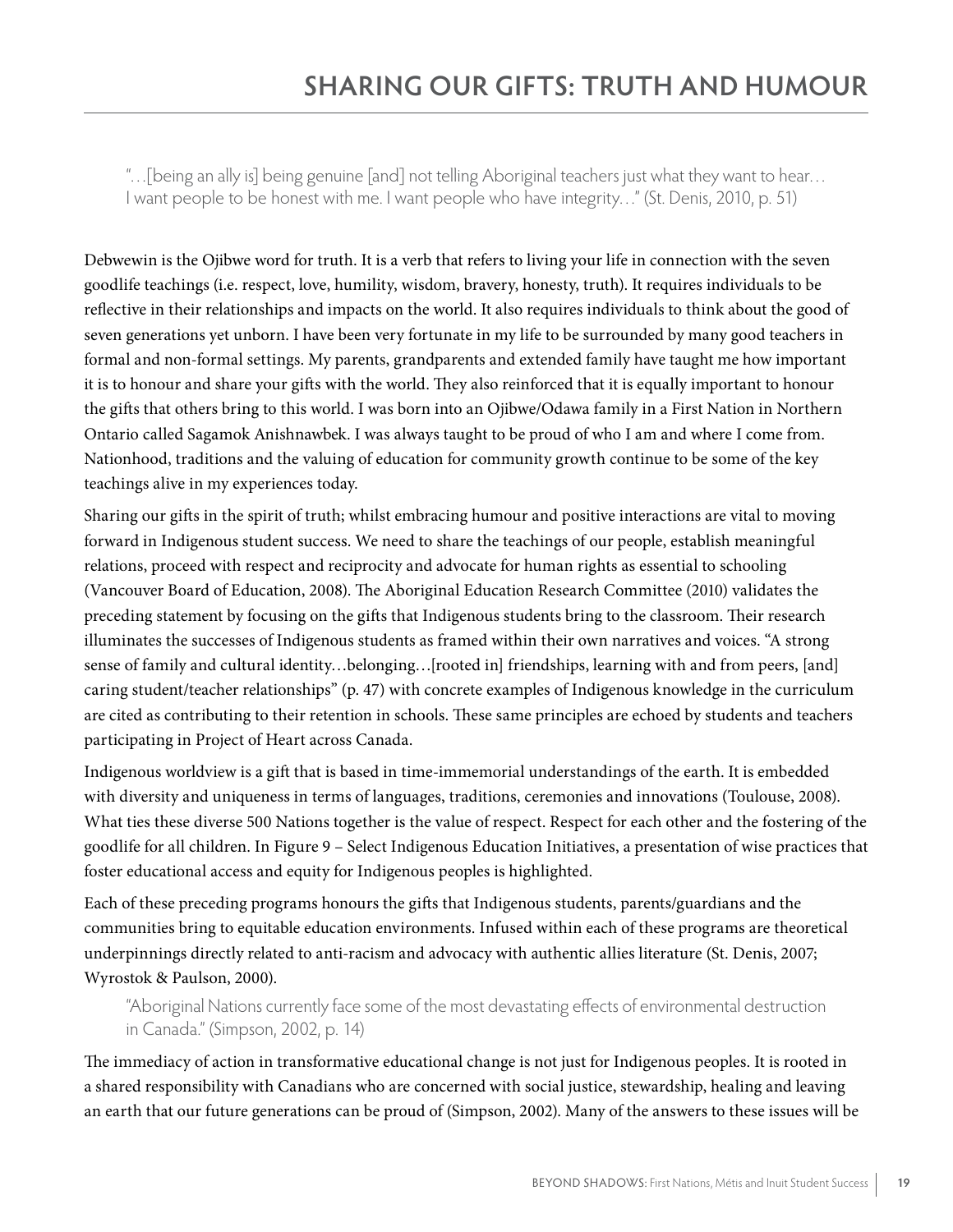generated together in a collective movement that refuses to be silent. Our children and their children deserve a life that is worthy of them. Indigenous peoples cannot be pushed to the margins of society and called on only when it is convenient. The time is now to be a part of change that results in all students having access to education, health, wellness, socio-economic stability, positive self-esteem and cultural pride (Norris, 2011). Sharing our gifts based in relationships of truth, trust and action are what our children in schools require of us now.

#### **Figure 9 – Select Indigenous Education Initiatives**

This figure identifies the unique features of particular Indigenous educational programs in Canada that contribute to student success.

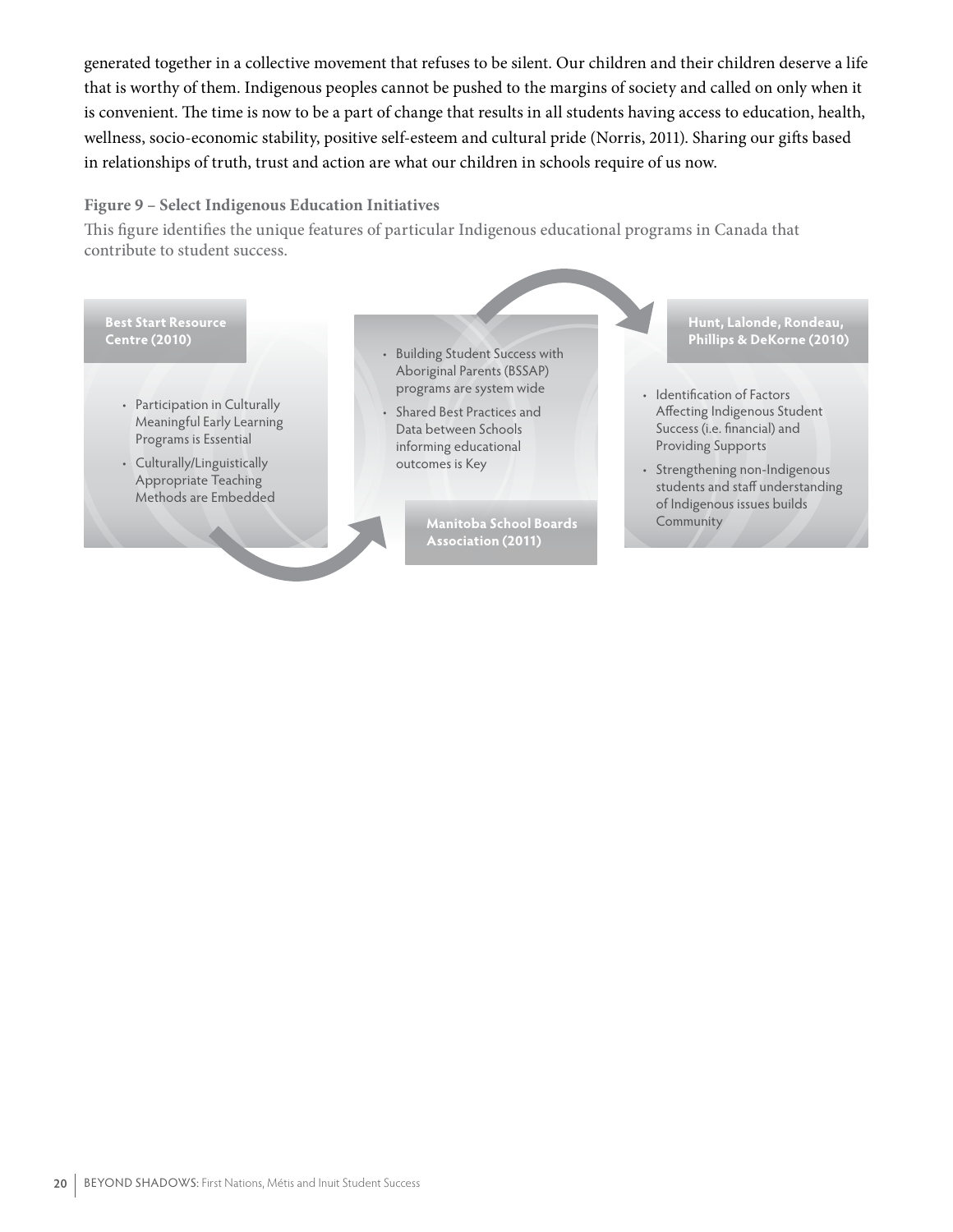#### by Rita Joe (1932-2007)

At age seven I go to school The teacher is talking I do not understand much of what he says So my stubby pencil makes contact With a scrap of paper I print small words, The ones I know, I try to put them in order.

"Bring that paper here," the teacher yells. Timidly I walk, my knees trembling I hand him the paper. His eyes widen, "Where did you find these?" I point at myself, my head, my heart…

(New Brunswick Public Library Service, n.d.)

Elder Gordon Williams at the July 2013 Canadian Teachers' Federation President's (CTF) Forum so eloquently challenged the audience to be a part of creative change in improving outcomes, access and equity for and with Indigenous peoples. This change is absolutely necessary for Indigenous students to have broadened and wholistic success in schools. It is also critical to building bridges of understanding and cultural competency with non-Indigenous citizens. Further to this, CTF President Paul Taillefer in the same space, also opened a critical dialogue that challenged the federal government to meaningfully engage in "eradicating existing disparities in access to fundamental education, health, and child and family welfare services for Aboriginal families and communities [and] developing a comprehensive federal poverty reduction strategy for Canada in broad consultation with provincial and territorial governments, Aboriginal governments and organizations, nongovernmental organizations and people living in poverty." (Canadian Teachers' Federation, 2013, p. 1) These measures target the systemic barriers that exclude Indigenous students, peoples and their communities.

In conclusion, I can definitely say, as a teacher, researcher and most proudly an Ojibwe woman from Sagamok First Nation I accept the challenge posited by Elder Gordon Williams. I fully intend to do my part for Indigenous students in achieving their dreams and being proud of who they (we) are and continue to be. I also do this for non-Indigenous students who have the right to be enriched with the truth about Indigenous peoples. And so I proceed with a good mind and a good heart, ready to listen and ready to act.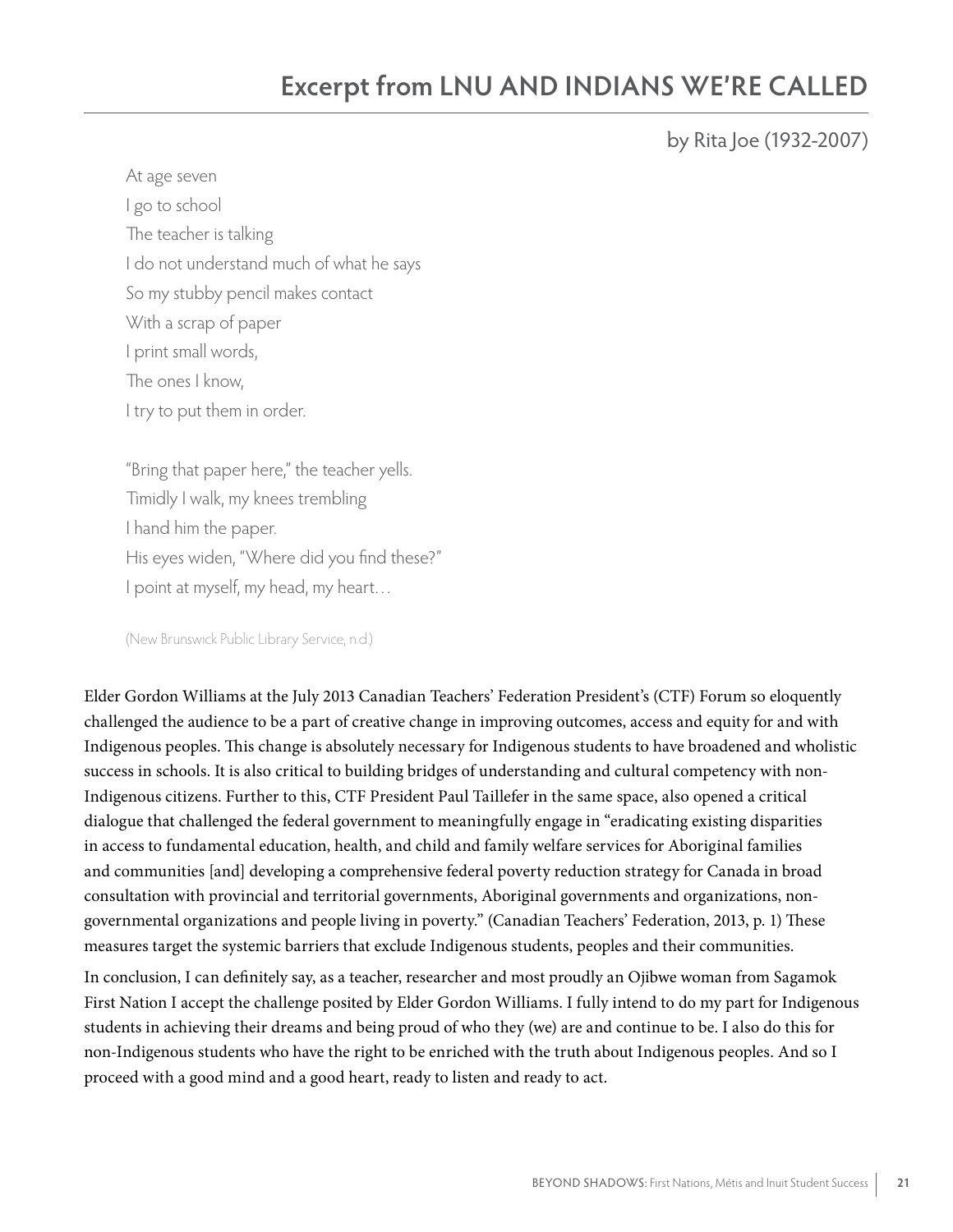- Aboriginal Education Research Committee. (2010). *Celebrating Strengths: Aboriginal Students and Their Stories of Success in Schools*. Winnipeg, MB: Seven Oaks School Division.
- Aboriginal Healing Foundation. (2003). *Aboriginal People, Resilience and the Residential School Legacy*. Ottawa, ON: Aboriginal Healing Foundation.
- Alberta Education. (2005). Chapter 5 Learning Strategies for Aboriginal Students: Opportunities to make learning meaningful. In *Our Words, Our Ways: Teaching First Nations, Métis and Inuit Learners* (pp. 79-110) Edmonton, AB: Learning and Teaching Resources Branch.
- Alberta Education. (2005). *Our Words, Our Ways: Teaching First Nations, Métis and Inuit Learners*. Edmonton, AB: Learning and Teaching Resources Branch.
- Alberta Regional Professional Development Consortia. (2013). *First Nations, Métis and Inuit (FNMI)*. Retrieved from www.inclusiveeducationpdresources.ca/fnmi
- Association of Canadian Community Colleges. (2010, November). *Colleges Serving Aboriginal Learners and Communities, 2010 Environmental Scan: Trends, Programs, Services, Partnerships, Challenges and Lessons Learned*. Ottawa, ON: ACCC.
- Austin, B. (2008, Spring). Language of the People Forever: Bay Mills Spins Thread Tying Ojibwa Communities Together. *Tribal College Journal of American Indian Higher Education*, 19(3), 28-31.
- Ball, J. (2009, September). Supporting Young Indigenous Children's Language Development in Canada: A Review of Research on Needs and Promising Practices. *The Canadian Modern Language Review*, 66(1), 19-47.
- Ball, J. (2007). *Aboriginal young children's language and literacy development: Research evaluating progress, promising practices, and needs.* Retrieved from nselwiki.cllrnet.ca/index.php/NSEL\_Policy\_Research\_Papers
- Bartel, K. (2011, November 28). Bringing First Nations stories to the classroom. *Chilliwack Progress*. Retrieved July 15, 2013, from www.theprogress.com/community/134639968.html
- Baxter, D. (2007, March). *Aboriginal Presence in Our Schools: A Guide for Staff*. Thunder Bay, ON: Lakehead Public Schools.
- Bell, D., Anderson, K., Fortin, T., Ottman, J., Rose, S., Simard, L. & Spencer, K. (2004). *Sharing Our Success: Ten Case Studies in Aboriginal Schooling*. Kelowna, BC: Society for the Advancement of Excellence in Education.
- Best Start Resource Centre. (2010). *Founded in Culture: Strategies to Promote Early Learning in First Nations Children in Ontario*. Toronto, ON: Health Nexus.
- British Columbia Teacher's Federation. (2012). *Aboriginal Education Program*. Retrieved from www.bctf.ca/uploadedFiles/public/ AboutUs/ServicesHandbook/1AbEdProgram.pdf
- British Columbia Teachers' Federation. (2002). *Aboriginal Education, Beyond Words, Creating Racism-Free Schools for Aboriginal Learners*. Vancouver, BC: BCTF.
- Burleigh, D. & Burm, S. (2012, Spring). Teaching North of 50: An Extraordinary and Fulfilling Opportunity. *Education Forum*, 38(2), 20-23.
- Burleton, D. & Gulati, S. (2012, June 18). *Special Report, TD Economics Debunking Myths Surrounding Canada's Aboriginal Population*. Toronto, ON: TD Economics.
- Canadian Teachers' Federation. (2013, July 8). *President's Forum, Forces for Change, 2013, First Nations, Métis and Inuit Education Bulletin*. Ottawa, ON: Canadian Teachers' Federation.
- Canadian Teachers' Federation. (n.d.). *First Nation, Inuit and Métis*. Ottawa, ON: Canadian Teachers' Federation.
- Capurso, M. (2010, Fall). Surviving Stereotypes: Indigenous Ecology, Environmental Crisis, and Science Education in California*. Teacher Education Quarterly*, 36(4), 71-86.
- Carr-Stewart, S. (2009, December 10). First Nations Educational Governance: A Fractured Mirror. *Canadian Journal of Educational Administration and Policy*, 97, 1-16.
- Carr-Stewart, S. (2006). First Nations Education: Financial Accountability and Educational Attainment. *Canadian Journal of Education*, 29(4), 998-1018.
- Cheney, J. (2002, Spring). The Moral Epistemology of First Nations Stories. *Canadian Journal of Environmental Education*, 7(2), 88-100.
- Claypool, T.R. & Preston, J.P. (2011, Autumn). Redefining Learning and Assessment Practices Impacting Aboriginal Students: Considering Aboriginal Priorities via Aboriginal and Western Worldviews, *[Indigenous education] in education*, 17(3), 84-95.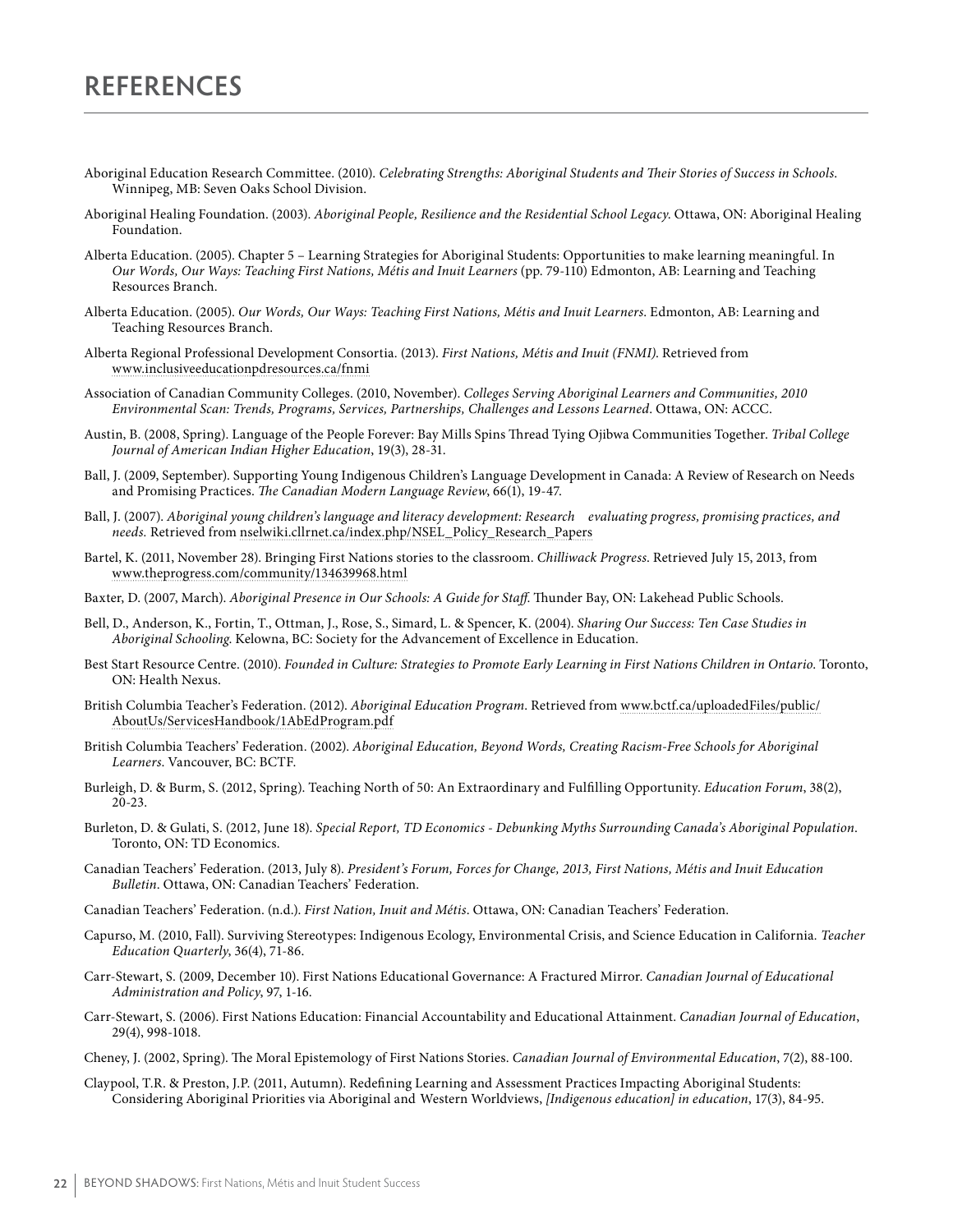Congress of Aboriginal Peoples. (2010). *Staying in School: Engaging Aboriginal Students*. Ottawa, ON: Congress of Aboriginal Peoples.

Cook. S.A. (2006, April). 'Patriotism, Eh?' The Canadian Version. *Phi Delta Kappan*, 87(8), 589-593.

- Corbiere, A.O. (2000, May). *Reconciling Epistemological Orientations: Toward a Wholistic Nishnaabe (Ojibwe/Odawa/Potawatomi) Education*. Paper presented at the Annual Meeting of the Canadian Indigenous and Native Studies Association, Edmonton, AB.
- Crooks, C.V., Chiodo, D. & Thomas, D. (2009). *Engaging and Empowering Aboriginal Youth: A toolkit for service providers*. London, ON: Claire V. Crooks.
- Deer, F. (2010, September 20). Teachers' and Principals' Perceptions of Citizenship Development of Aboriginal High School Students in the Province of Manitoba: An Exploratory Study. *Canadian Journal of Educational Administration and Policy*, 110, 1-33.
- de Plevitz, L. (2007). Systemic racism: the hidden barrier to educational success for Indigenous school students. *Australian Journal of Education,* 51(1), 54-71.
- Eady, M. (2006, Spring). Innovations in Literacy Learning: Reaching the Remote Northwestern Communities of Ontario. *College Quarterly*, 9(2), 1-11.
- Edmonton Public School Board. (2013). *First Nations Materials Across the Curriculum*. Retrieved from www.uleth.ca/education/sites/ education/files/fnmibib.pdf
- English Fruit. (2013, January 8). "I Lost My Talk" by Rita Joe. Retrieved from englishfruit.wordpress.com/2013/01/08/i-lost-my-talk-byrita-joe/
- Fallon, G. & Paquette, J. (2012, April 11). A Critical Analysis of Self-Governance Agreements: Addressing First Nations Control of Education in Canada. *Canadian Journal of Educational Administration and Policy*, 132, 1-28.
- First Nations Education Steering Committee (2013). Resources. Retrieved from www.fnesc.ca/resources
- Garofalo, F. (2012, Winter). Closing the Achievement Gap: A Northwestern Ontario Perspective. *Principal Connections*, 16(2), 29-31.
- Haig-Brown Research & Consulting. (2009, October). *The Schools Speak: Creating Conditions for Success of First Nation, Métis and Inuit Students in the Simcoe County District School Board*. Toronto, ON: Haig-Brown Research & Consulting.
- Hampton, M. & Roy, J. (2002). Strategies for Facilitating Success of First Nations Students. *The Canadian Journal of Higher Education*, 32(3), 1-28.
- Hare, J. & Pidgeon, M. (2011). The Way of the Warrior: Indigenous Youth Navigating the Challenges of Schooling. *Canadian Journal of Education*, 34(2), 93-111.
- Hartson, T. (2010, November). *Literature to Support First Nations, Métis and Inuit (FNMI) Student Success in Junior High Schools, 7-9, Workshop Facilitator Guide, Learning Network Educational Services*. Retrieved from www.prrdweb.com/docs/library/FNMI%20 Workshop%20Facilitator.pdf
- Hunt, S., Lalonde, C., Rondeau, Y., Phillips, A. & DeKorne, H. (2010). *Supporting Aboriginal Student Success: Report of the LE,NONET research project*. Victoria, BC: University of Victoria.
- James, A. (2012). The Exploration of Aboriginal Student Achievement Through the Reflexive Analysis of a Dialogue Circle: A View of Aboriginal Education Through the Eyes of Community. *Pimatisiwin: A Journal of Aboriginal and Indigenous Community Health*, 10(2), 257-266.
- James, A.B. & Renville, T. (2012, Fall). Ohiyesa's Path: Reclaiming Native Education. *reclaiming children and youth*, 21(3), 27-30.
- Julien, R., Hansen J. & Tourangeau, N. (2004, January). *Teaching and Learning Research Exchange: Respecting and Responding to the Voices of Aboriginal Students*. Saskatoon, SK: Dr. Stirling McDowell Foundation for Research Into Teaching.
- Kawalilak, C., Wells, N., Connell, L. & Beamer, K. (2012, Spring). E-learning Access, Opportunities, and Challenges for Aboriginal Adult Learners Located in Rural Communities. *College Quarterly*, 15(2), 1-18.
- Keoke, E.D. & Porterfield, K.M. (2002). *Encyclopedia of American Indian Contributions to the World: 15,000 Years of Inventions and Innovations*. New York, NY: Facts on File, Inc.
- Kirkness, V.J. (1999, Fall). Aboriginal Education in Canada: A Retrospective and A Prospective. *Journal of American Indian Education*, 39(1), 14-30.
- Korteweg, L. (2010, July 15). *The Lakehead Public School Board's Urban Aboriginal Education Project Review & Research Study Final Report*. Thunder Bay, ON: Lakehead Public School Board.
- Ledoux, J. (2006). Integrating Aboriginal Perspectives Into Curricula: A Literature Review. *The Canadian Journal of Native Studies*, 26(2), 265-288.
- Maina, F. (1997). Culturally Relevant Pedagogy: First Nations Education in Canada. *The Canadian Journal of Native Studies*, 17(2), 293- 314.
- Manitoba Education. (2011). *Grade 12 Current Topics in First Nations, Métis and Inuit Studies: A Foundation for Implementation*. Winnipeg, MB: Government of Manitoba.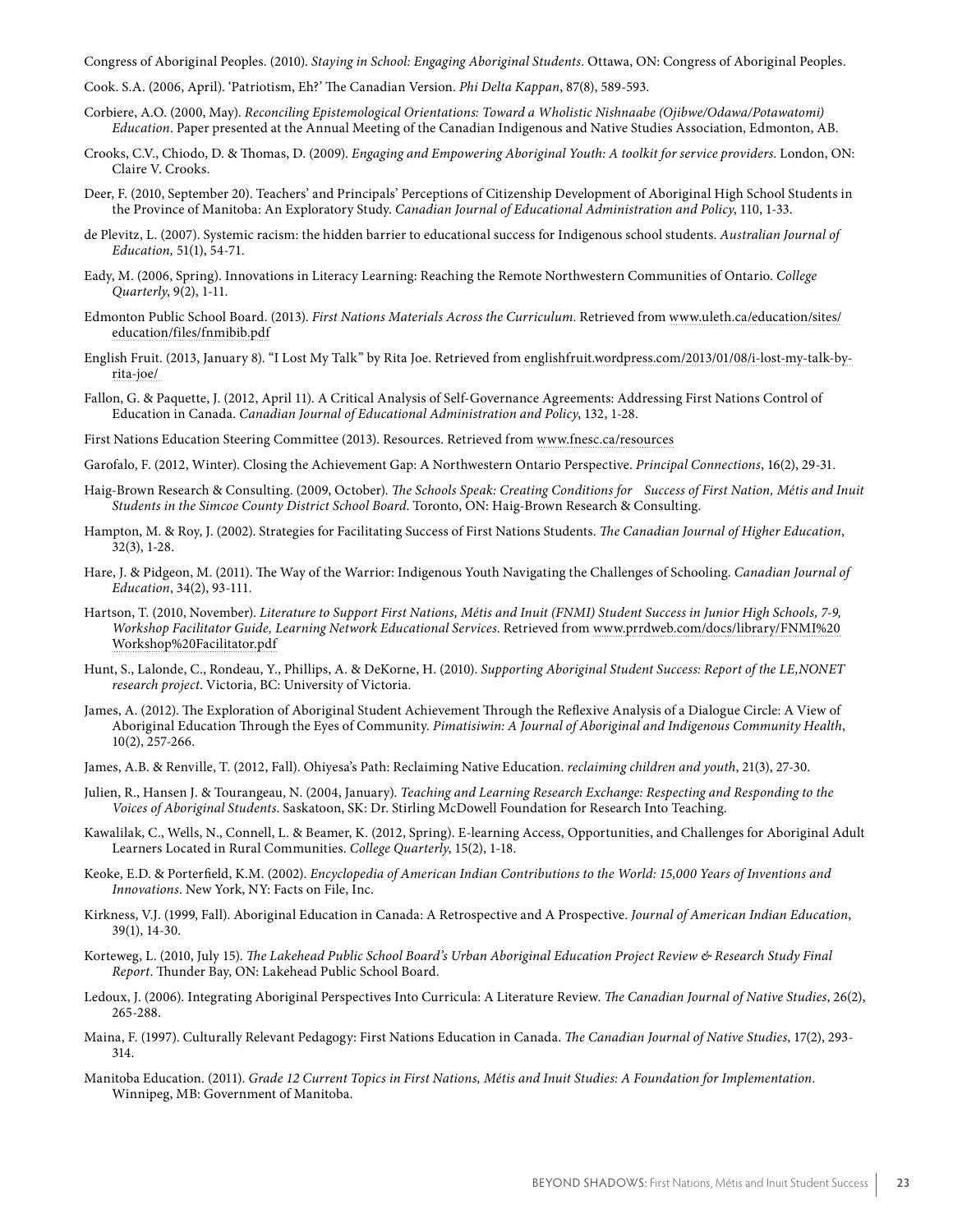Manitoba School Boards Association. (2011, November). *Initiatives in Aboriginal Education, Survey Results*. Winnipeg, MB: MSBA.

Martin Aboriginal Education Initiative. (2013, Spring). *Issue 3 - The Martin Aboriginal Education Initiative*. Montreal, QC: MAEI.

- Maxwell, J. (2010, December 23). First nations' Quiet Revolution will begin in the classroom. *The Globe and Mail*. Retrieved from July 15, 2013, from www.theglobeandmail.com/report-on-business/economy/economy-lab/first-nations-quiet-revolution-will-begin-in-theclassroom/article4084190/
- McCallum, D. (2013, March 13). 13 Strategies to Promote Equity and Diversity in the Classroom for First Nation, Métis and Inuit Students. *Big Ideas in Education – Exploring the Current Issues in Education Today*. Retrieved from bigideasinedu.edublogs. org/2013/03/13/12-strategies-to-promote-equity-and-diversity-in-the-classroom-for-first-nations-metis-inuit-students/#. Ujxr1T8SCpM
- McKeough, A., Bird, S., Tourigny, E., Romaine, A., Graham, S., Ottman, J. & Jeary, J. (2008). Storytelling as a Foundation to Literacy Development for Aboriginal Children: Culturally and Developmentally Appropriate Practices. *Canadian Psychology*, 49(2), 148-154.
- Miner, R. (2011, March). *GTA Post-Secondary Access Initiatives: Pointing the Way to Success*. Toronto, ON: Miner & Miner Consulting.
- Morrissette, P.J. (2003). First Nations and Aboriginal Counsellor Education. *Canadian Journal of Counselling*, 37(3), 205-215.
- New Brunswick Public Library Service. (n.d.). Lnu and Indians We're Called. Retrieved from www1.gnb.ca/0003/nbap-panb/author. asp?code=AY
- New South Wales Aboriginal Education Consultative Group Incorporated & New South Wales Department of Education and Training. (2004, August). *The Report of the Review of Aboriginal Education*. Darlinghurst, NSW: NSW Department of Education and Training.
- Ningwakwe Learning Press. (2013). *Download free student activities and teacher guides for use in your classroom*. Retrieved from www.firstnationliteracy.com/download/
- Norris, J. (2011, June 30). Toward the Use of the 'Great Wheel' as a Model in Determining the Quality and Merit of Arts-based Projects (Research and Instruction). *International Journal of Education and the Arts*, 12(1.7), 1-24.
- O'Connor, K.B. (2009). SEER 2008 Abstract Northern Exposures: Models of Experiential Learning in Indigenous Education. *Journal of Experiential Education*, 31(3), 415-419.
- Ottman, J. & Pritchard, L. (2010, May 5). *Aboriginal Perspectives Action Research Project: A Review of Literature*. Calgary, AB: Calgary Regional Consortium.
- Ottman, J. (2009, June). International Response Essay Leadership for Social Justice: A Canadian Perspective. *Journal of Research on Leadership Education*, 4(1), 1-9.
- Peace River School Division. (2010, February). *Conversations Toward Student Success: Information and Background*. Peace River, AB: Peace River School Division.
- Pidgeon, M. (2008-2009). Pushing Against the Margins: Indigenous Theorizing of "Success" and Retention in Higher Education. *Journal of College Student Retention*, 10(3), 339-360.
- Pin, L. & Rudnicki, C. (2011, March). *Policy Paper, Aboriginal Students*. Toronto, ON: Ontario Undergraduate Student Alliance.
- Popovic, T. (2011, November). *Effecting Change Through Education: Aboriginal Students in Ontario's Post-Secondary Education System*. Toronto, ON: College Student Alliance.
- Project of Heart. (2013). What is Project of Heart? Retrieved from poh.jungle.ca/step-3-how-it-works
- Redwing-Saunders, S. & Hill, S.M. (2007). Native Education and In-Classroom Coalition-Building: Factors and Models in Delivering an Equitous Authentic Education. *Canadian Journal of Education*, 30(4), 1015-1045.
- Reporting In Indigenous Communities. (n.d.). *News Stereotypes of Aboriginal People*. Retrieved from www.riic.ca/the-guide/at-the-desk/ news-stereotypes-of-aboriginal-peoples/
- Richards, J. & Scott, M. (2009, December). *Aboriginal Education: Strengthening the Foundations*. Ottawa, ON: Canadian Policy Research Networks.
- Ritchie, S., Brinkman, D., Wabano, M.J. & Young, N. (2011, Summer) Education for Character, Reflections on Connecting through Outdoor Adventure. *The Ontario Journal of Outdoor Education*, 23(4), 4-9.
- Robinson, S. (2009, Winter). Literacy Lives Here: Using Video and Dialogue to Promote and Celebrate Adult and Literacy Education in the Canadian Western Arctic. *Wiley InterScience – New Directions for Adult and Continuing Education*, 124, 15-23.
- Saskatchewan Ministry of Education. (2007). *Aboriginal Student Achievement and Positive Learning Outcomes in Canadian Schools: Promising Practices*. Saskatoon, SK: Aboriginal Education Research Centre.
- Schmold, S. (2011, November). *Ensuring First Nations, Métis and Inuit Student Success: Leadership Through Governance*. Edmonton, AB: Alberta School Boards Association.
- School District #73 Kamloops/Thompson. (2012). *Implementing Aboriginal Content Across the Elementary Curriculum*. Retrieved from www3.sd73.bc.ca/education/content/fn-cross-curricular-elem-resources